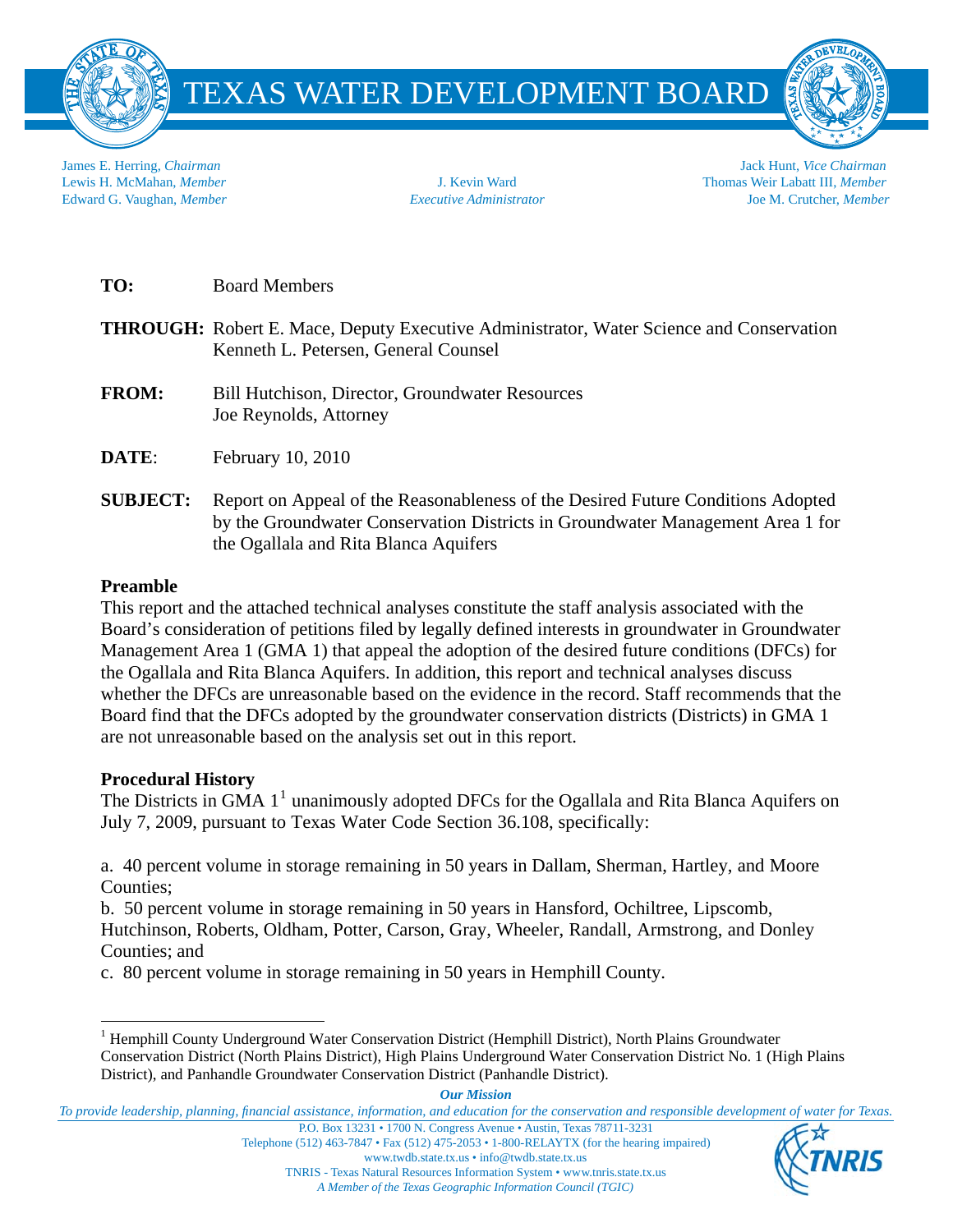Administratively complete petitions were submitted by Mesa Water LP (Mesa) and G&J Ranch, Inc. (G&J) (collectively, the Petitioners) on August 19, 2009. Petitioners refer only to the Ogallala Aquifer in their petitions, testimony, and evidence. In fact, the only mention of the Rita Blanca Aquifer is in the resolution adopted by the Districts on July 7, 2009. Because of the nature of the two aquifers as explained in staff's technical analysis (Attachment A), the Ogallala and the Rita Blanca aquifers will be considered together for purposes of this report. All references to the Ogallala Aquifer will include the Rita Blanca Aquifer.

TWDB staff held a hearing on the petitions on November 11, 2009, in Amarillo, Texas to hear testimony and evidence from the Petitioners and the Districts. The record remained open until November 24, 2009, to receive additional evidence from other interested persons, as required by 31 Tex. Admin. Code § 356.44(f). TWDB staff received one additional statement from Petitioners and 76 additional comments from interested parties on behalf of the Districts.

### **Analysis**

Attachment A is staff's technical analysis of certain issues raised by the Petitioners and the Districts. Attachment C is staff's analysis of regional economic impacts of alternative scenarios for the northwestern part of GMA 1.

The Petitioners seek to modify the DFCs adopted by the Districts to 50 percent volume in storage remaining in 50 years in all areas of GMA 1, based on a rationale that all areas should receive "equal treatment." Petitioners claim the DFCs adopted by the Districts are unreasonable because the DFCs are not based on science but solely on political subdivisions (counties and Districts in GMA 1). They claim that the approval of DFCs based purely on political subdivisions and not on hydrology, topography, geology, or definably distinct characteristics or use violates the statutes and raises several legal issues. Because the Districts failed to follow the statutes, the Petitioners claim, the DFCs adopted by the Districts are unreasonable as a matter of law.

To support their assertions, the Petitioners raise the following issues: (1) whether the Districts engaged in joint planning; (2) the impact on private property rights; (3) uses and conditions of the aquifer; (4) environmental impacts and spring flows; (5) development of the State's groundwater resources; (6) whether the DFCs are physically possible; and (7) the socio-economic impacts of the DFCs. Each of these issues is addressed below.

# *1. Joint Planning*

### *Petitioners' Testimony*

Petitioners assert that adoption of a DFC in the Hemphill District of 80 percent volume in storage remaining in 50 years amounts to a taking of Petitioners' private property and an unauthorized exercise of eminent domain. Petitioners point out that the Hemphill District does not have eminent domain power and, accordingly, has no legal right to take Petitioners' private property. Therefore, under Petitioners' argument, the Hemphill District's action is outside its statutory authority. Petitioners appear to be arguing that the Districts have acquiesced in a single District's allegedly illegal action rather than engaging in joint planning for the entire aquifer by agreeing to establish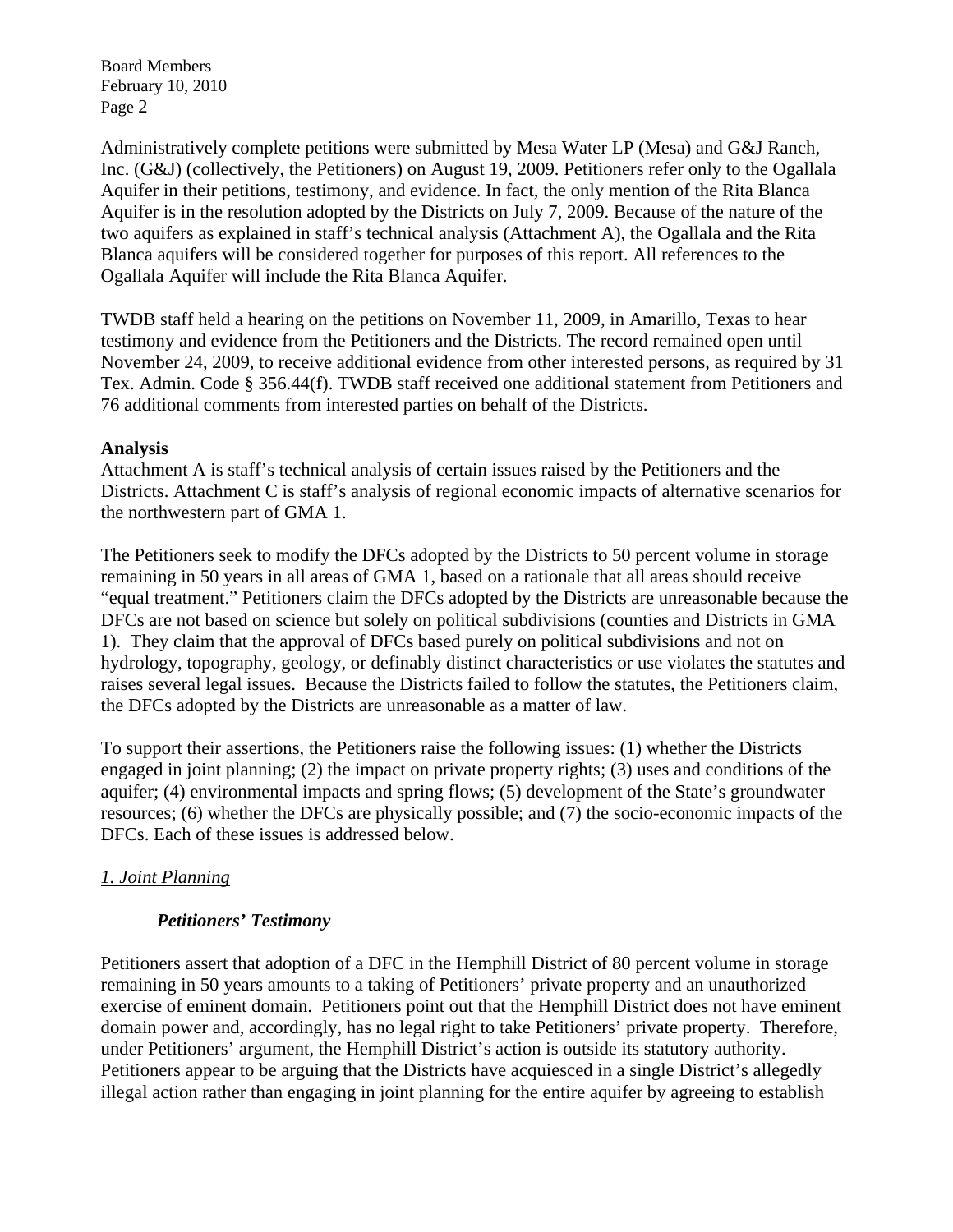DFCs that support Hemphill District's alleged taking. Therefore, they say, the DFCs are unreasonable as a matter of law.

# *Districts' Testimony*

The Districts presented testimony and other evidence that chronicle numerous planning sessions attended by representatives of all four Districts. They also point to properly noticed open meetings held in each of the Districts in order to receive public input.

# *Staff Analysis*

The Districts' testimony establishes that the Districts engaged in joint planning and exercised the local decision-making process envisioned by the statute. Whether the Hemphill District acted outside its statutory authority implicates a private property rights issue of law. As noted below, ("Private Property Rights"), this issue does not appear to have been settled in the courts, and staff believes the question is beyond the authority of the Board to decide. Whether the actions of the other Districts in confirming the DFC for the Hemphill District were outside the statutory authority of the Districts and whether such actions constitute a failure to engage in "joint planning" are issues premised on this question of law which is beyond the authority of the Board to decide.

# *2. Private Property Rights*

# *Petitioners' Testimony*

As an extension of certain legal assumptions concerning private property rights (essentially that a landowner owns *in situ* all the groundwater underlying his or her property without having to "capture" it), Petitioners assert that the DFCs adopted by the Districts are unreasonable because they violate constitutionally protected property rights. Petitioners discuss this point at length—in fact, it constitutes a major part of their petitions. For example, Mr. Steve Stevens, Vice President of Mesa Water, testified that the DFC for Hemphill County "makes the water in Hemphill County that we own worthless." Mr. Stevens testified that he acquired water rights "in reliance on the 50/50 standard", but that those water rights will be worthless under the DFC adopted for the Hemphill District. In support of his contention, Mr. Stevens presented a letter from the General Manager of the Canadian River Municipal Water Authority (Authority), in which the General Manager states that "the rules the [Hemphill District] is leaning toward will surely cause litigation for anyone wanting to develop water there." The letter states that the Authority is therefore interested in buying Petitioner's water interests except those in Hemphill County. Mr. Stevens concluded that the DFC is the cause of the Authority's concerns.

Another petitioner, Mr. George Arrington, a rancher and oil and gas operator in Hemphill County, testified that he could not use his groundwater for irrigation on his property and that the Hemphill County DFC "greatly affects the value of [his] property" for marketing because his "neighbor across the Roberts County line has the right to pump 50 percent—or to use 50 percent in 50 years and I have the right to 20 percent in 50 years [such that] my land will be drained." In essence, the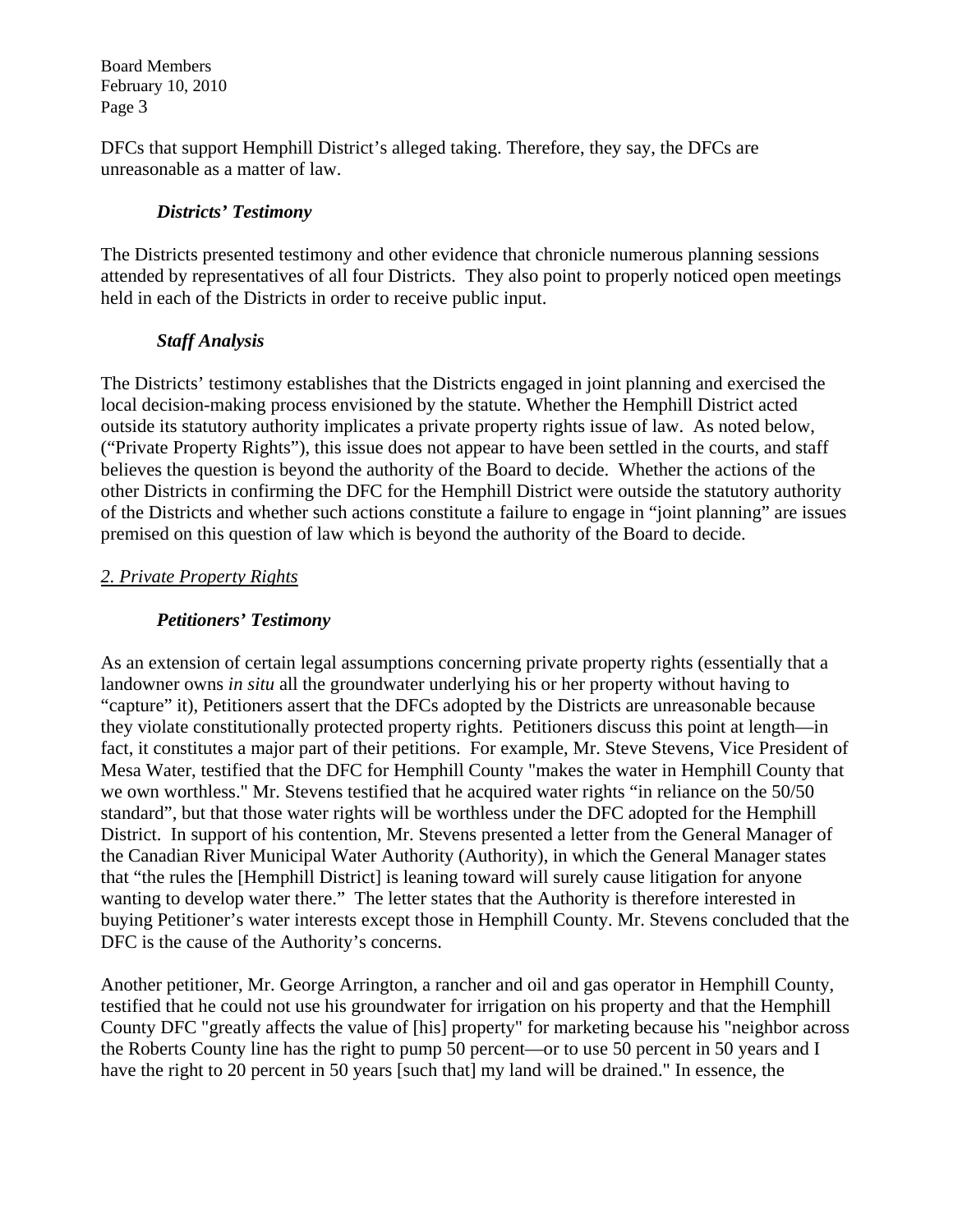Petitioners appear to be arguing that the Hemphill County DFC imposes an unreasonable restriction on their use of propertied rights to engage in speculative export contracts.

# *Districts' Testimony*

As the Districts point out, the Board has no jurisdiction to determine constitutional issues or takings claims. In addition, the nature of the absolute property right that Petitioners describe has yet to be clearly affirmed by the courts. The issue, in fact, is currently before the Texas Supreme Court, as noted by the Texas Attorney General: "No Texas court has directly addressed the question whether government limitations on groundwater production trigger liability under Art. I, §17, Tex. Const." (*See* Petition for Review of the Attorney General of Texas, *The Edwards Aquifer Authority and the State of Texas v. Burrell Day and Joel McDaniel,* Tex. Sup. Ct., No. 08-0964 (Feb. 2, 2009) at 7.)

# *Staff Analysis*

To one degree or another, all DFCs adopted by groundwater conservation districts potentially impact the exercise of private property rights. This is recognized in Section 36.002, Water Code: "ownership and rights of the owners of the land . . . in groundwater are hereby recognized, and nothing in this code shall be construed as depriving or divesting the owners . . . of the ownership or rights, *except as those rights may be limited or altered by rules promulgated by a district*." (Emphasis added.) Staff has seen no evidence that the Districts' DFCs prohibit someone from pumping their groundwater or prohibit a particular beneficial use.

The adverse impact to private real property rights asserted in these appeals appears to come down to a prospective limitation on maximum pumping from land in Hemphill County and the contracting opportunities that might result from such unconstrained production. The claim that water rights "will be" worthless under the DFC is given no basis in fact. The letter to which Petitioners refer expresses concern about rules adopted by the District and not the DFC itself. But rules based on the DFC have yet to be adopted. In addition, the statement that the rules "will surely cause litigation" is speculation.

Beyond outright prohibition, the impact on private property rights involves the balancing of competing interests. The claims by the Petitioners regarding future harm must be viewed against the real and present economic harm to the northwestern counties if the DFCs are set at 50 percent over the whole of GMA 1. This impact is discussed below in the section on socio-economic impacts. Additionally, the multiple affidavits produced by the Districts assert that the DFC adopted for Hemphill District serves to protect property rights in that it conserves current groundwater sufficiently, protects stream flow, and protects the existing users of their property and enhances their property values.

Staff is persuaded by the Districts' testimony and evidence that the Districts have considered the potential impact of their decision on all users and uses of groundwater in GMA 1 and have achieved a balance that for all sectors of the District, including the water marketers.

*3. Uses and Conditions; Aquifer or Subdivision of an Aquifer; and Legitimate Support for the DFCs*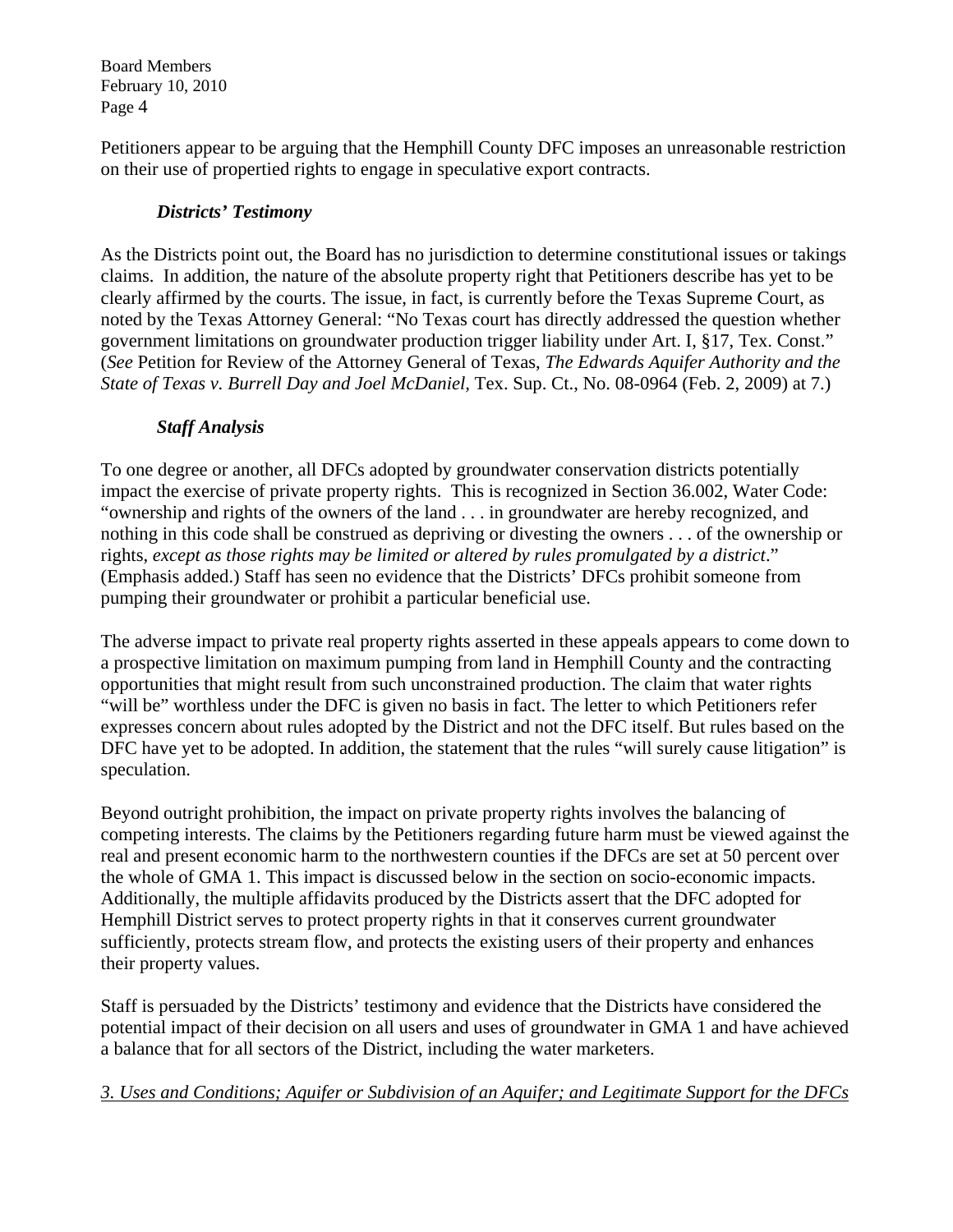## *Petitioners' Testimony*

Petitioners' next three arguments arise from a common statutory principle stated in their petition and in testimony: in establishing different DFCs within GMA 1, the Districts must consider uses and conditions of the aquifer that differ substantially from one geographic area to another. Petitioners present evidence in an effort to show that the Ogallala Aquifer is essentially undifferentiated over the whole area based on hydrologic considerations; in addition, uses and conditions over the aquifer, while diverse, are still uniform. Thus, Petitioners assert, the Districts' DFCs are based on no statutorily legitimate rationale—instead, they are based solely on political subdivisions, which are not a valid basis under the statute.

## *Districts' Testimony*

Districts contend that uses and conditions of the Aquifer and the surface above the Aquifer are not uniform. They point to a number of factors that suggest the various regions encompassed by the Districts are varied in ways that support the reasonableness of the adopted DFCs.

# *Staff' Analysis*

Petitioners' argument hinges on two questions. First, are political subdivision boundaries included in the phrase "geographic areas" as a statutorily authorized basis for different DFCs? Second, did the Districts adequately consider different patterns of use and conditions existing over the aquifer?

Chapter 36, Water Code, allows multiple DFCs in a GMA based on different patterns of use and conditions within an aquifer. Staff's examination of Petitioners' own exhibits suggests significant differences from one part of GMA 1 to the other. For example, the map of spring flows proffered by Petitioners indicates that springs are more concentrated in the east. Regional recharge and natural discharge characteristics and spring locations appear to lie along certain distinct lines. Irrigation wells, public water supply wells, industrial wells, and stock wells appear to define areas of major and minor activity. The exhibits, taken as a whole, do not support the Petitioners' claim that uses are undifferentiated throughout GMA 1 and fail to establish that the different DFCs are unreasonable based on the statutory criteria.

Staff's technical analysis discusses historic pumping in GMA 1 (see Attachment A). Pumping in the four northwestern counties historically is significantly higher than pumping from the other counties. Likewise, pumping in Hemphill County historically is significantly lower than historic pumping in the other counties. <u>|=</u>

Political subdivisions are defined in Chapter 36, Water Code, and are common demarcations of geographic areas for purposes of describing uses and conditions of those areas. Given that uses and conditions can be distinguished in the various areas of GMA 1 and described conveniently by reference to the counties, it is not unreasonable to divide the geographic area along political boundaries. Such a division is consistent with the statute and useful to the Districts as they seek to fulfill their responsibilities. Staff therefore concludes that, based on the statutory language and the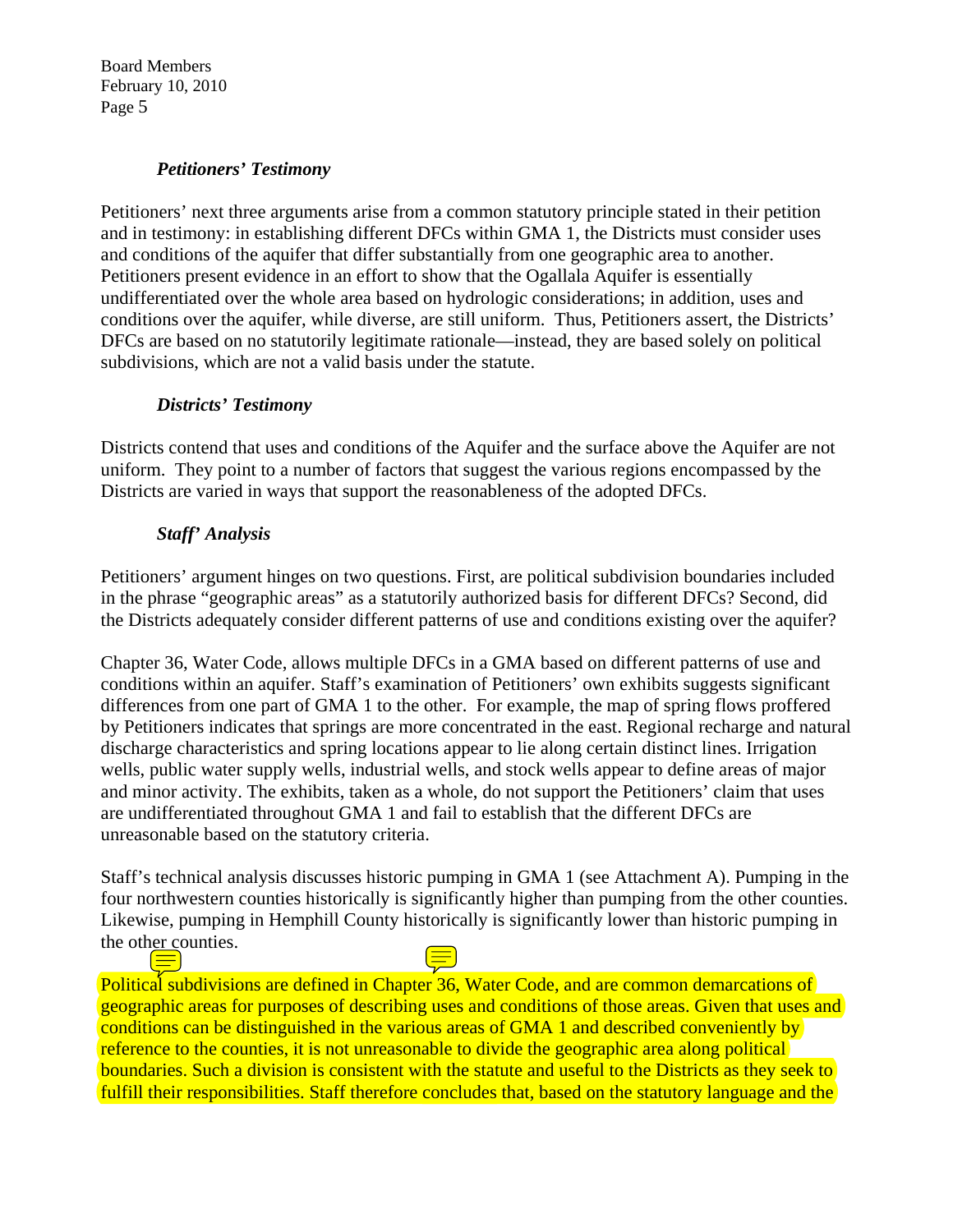historic patterns of pumping in GMA 1, the delineation along county boundaries as a basis for the DFCs is not unreasonable.

# *4. Environmental Impacts and Spring Flows*

# *Petitioners' Testimony*

Petitioners suggest that the Districts failed to consider environmental impacts and spring flows. Petitioners testify that spring flows are distributed throughout GMA 1. They further state that the DFCs do not offer equal protection for the spring flows in GMA 1. In fact, Petitioners assert, the DFCs offer radically different protections for the spring flows in ways that are unsupported by they natural regional recharge and discharge characteristics of the aquifer.

## *Districts' Testimony*

The Districts observe that the different approaches taken to environmental issues and spring flow in the Hemphill and the North Plains districts coincide with different socio-economic concerns in the regions. Conservation is a primary objective in Hemphill County. Irrigation to sustain agribusiness is a major concern in the North Plains. The DFCs reflect these concerns and appear to be reasonable solutions that accommodate the needs and commitments of the residents in those areas.

The Districts' testimony is replete with statements regarding the desire to maintain the current elevation of water levels in Hemphill County in order to provide groundwater discharge to many of the streams, rivers, and springs within the county, keeping many of these flowing perennially, even in times of drought. The Districts testify that the aquifer is being depleted at different rates in different portions of GMA 1. Therefore, one of the primary objectives of the DFC is to maintain sustainable groundwater conditions for future generations. To that end, the Districts state that Hemphill District evaluated factors such as the desires of local constituents, physical characteristics of the Ogallala, estimated current and future demands, the effects of different DFCs on adjacent counties and districts, and four estimates of the resulting MAG amounts in determining the DFC for Hemphill District.

# *Staff's Analysis*

Staff's analysis indicates that, under current conditions, groundwater flows laterally into Hemphill County from the north, west, and south (Lipscomb County, Roberts County, and Wheeler County, respectively), and flows laterally out of Hemphill County to the east (Oklahoma). If the pumping in Hemphill County were to be increased to 200,000 acre-feet per year, as is projected by staff using Petitioners' preferred scenario, there would be reductions in the managed available groundwater in adjacent counties, additional impacts to spring flow, elimination of groundwater discharge to surface water (base flow), and the beginning of surface water recharging groundwater in Hemphill County. Based on the Districts' stated desire to maintain spring flow and the impacts if pumping were increased to the level recommended by Petitioners, Staff finds the Districts have achieved a reasonable response to the issue.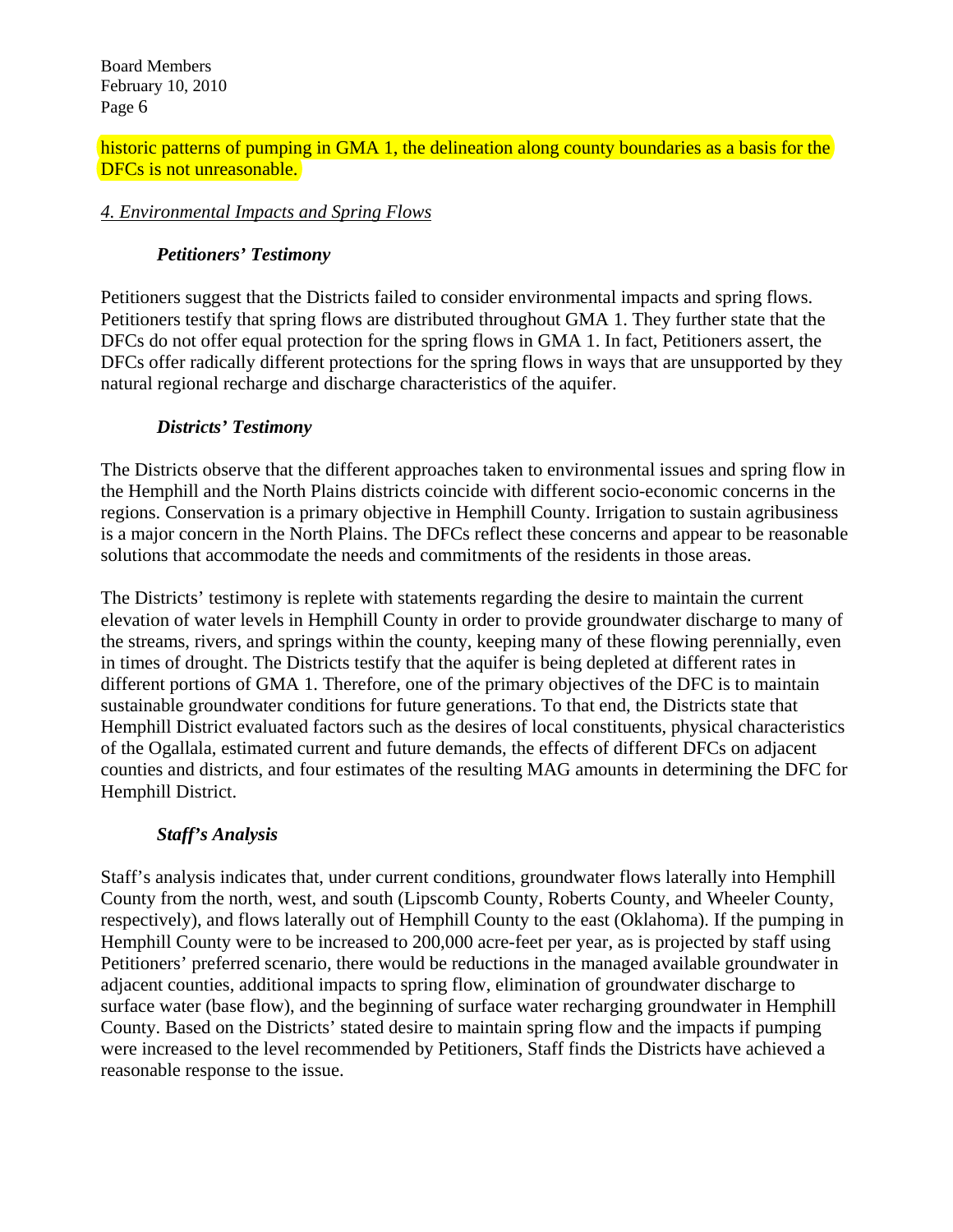# *5. Development of the State's Groundwater Resources*

## *Petitioners' Testimony*

Petitioners claim that the DFC of 80 percent volume in storage remaining in 50 years is not related to physical constraints of the aquifer, but instead is related to regulatory constraints by the Districts.

# *Districts' Testimony*

The Districts' testimony suggests they gave reasonable consideration to potential future use of the aquifer and concluded:

"The 80/50 DFC is expected to result in a [managed available groundwater] amount for Hemphill County of approximately 55,000 acre-feet per year, substantially greater than the projected future demand of about 12,000 acre-feet per year. Accordingly, there will be a significant amount of groundwater available for development in Hemphill Co. above and beyond existing and expected future demand based on the 80/50 DFC."

Districts state that the MAG developed under the DFC adopted by the Districts will be well above current and projected demand. Therefore, they claim, it will allow for the reasonable and prudent development of groundwater resources with little or no interference with the rights of existing users. In support, the Districts provide testimony that the DFC adopted by the Districts is expected to result in a MAG amount for Hemphill County of approximately 55,000 acre-feet per year, substantially greater than the projected future demand of about 12,000 acre-feet per year from the State Water Plan. Accordingly, they assert that there will be a significant amount of groundwater available for development in Hemphill County above and beyond existing and expected future demand based on the DFC.

### *Staff' Analysis*

The imposition of regulatory constraints is not unreasonable *per se*. The issue for the Districts appears to be how to balance competing concerns — environment, ecology, business, recreation, conservation, and development. DFCs represent a continuum of choices that try to balance these various concerns. The Districts present persuasive counter arguments that appear to balance the various uses, conditions, desires, and needs of all concerned in a manner that is not unreasonable.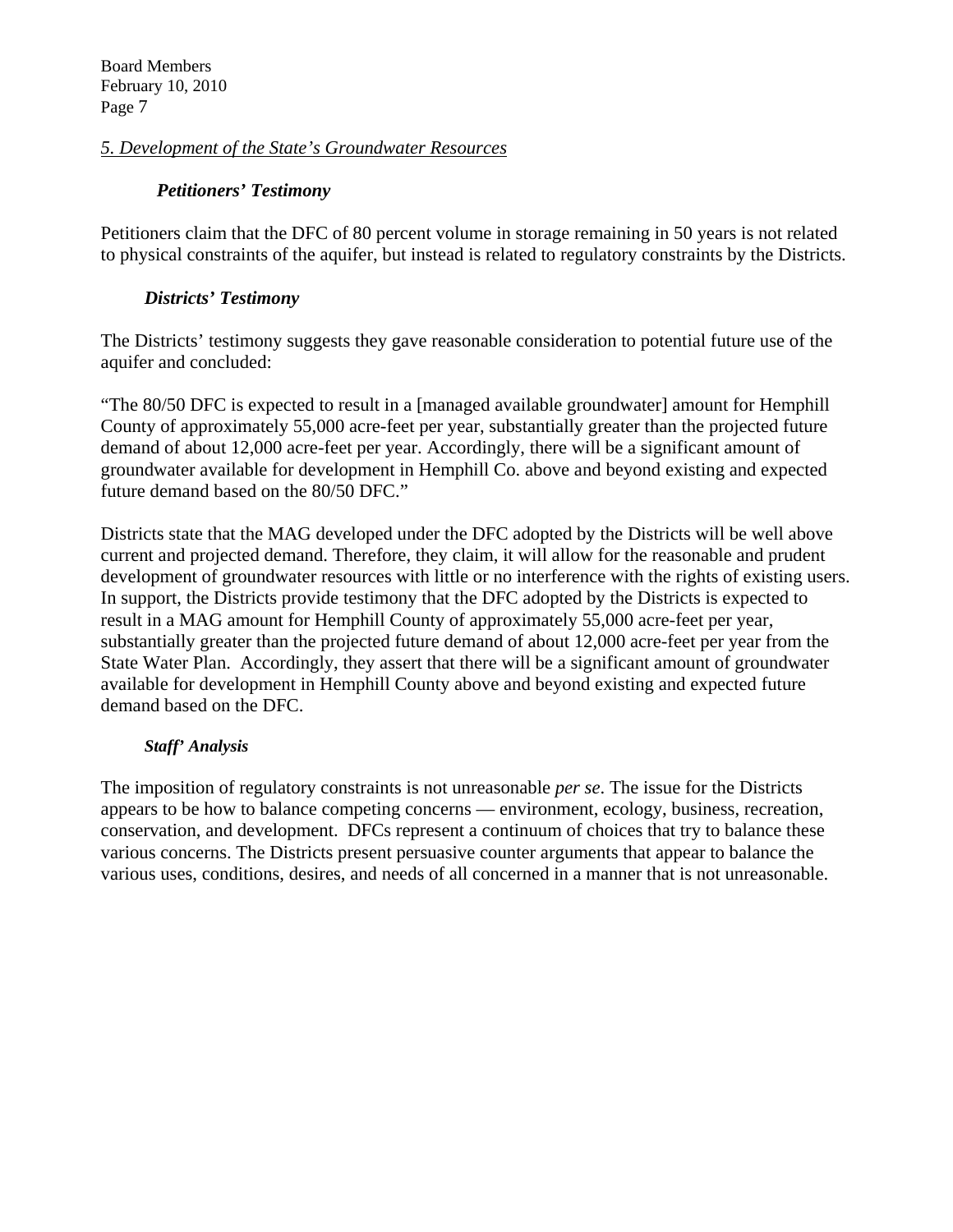# *6. Physically Possible*

# *Petitioners' Testimony*

Petitioners claim that MAG calculations that predict 40 percent water remaining in 50 years in the four northwestern counties are physically impossible. In addition, Petitioners assert that the MAG reported for Roberts County must come from Hemphill County and that amount of flow is dependent upon future pumpage, which cannot be predicted. As a precise amount of flow must occur for the DFCs to be physically possible, Petitioners conclude the DFCs are not physically possible.

# *Districts' Testimony*

The Districts counter that groundwater availability modeling (GAM) runs have shown that the DFCs adopted by the Districts in GMA 1 are compatible with one another. They note that neither the petitions nor the Harden Affidavit assert that the DFCs are physically incompatible with one another. Rather, Districts state that, beginning in 2006, the Districts asked the TWDB to provide seven separate GAM runs. Two supplemental reports were issued. The last GAM run request, according to the Districts, indicated the DFCs were possible and compatible.

# *Staff Analysis*

When staff assesses whether DFCs are physically possible, they assess whether there is any pumping scenario that would allow the DFCs to be achieved. If a scenario would allow the DFCs to be achieved, then the DFCs are considered physically possible. The models, as run by staff and as described in the Districts' testimony, demonstrate that the DFCs are physically possible.

# *7. Socio-economic Impacts*

# *Petitioners' Testimony*

Petitioners claim that the Districts did not quantify the socio-economic impacts of the DFCs.

# *Districts' Testimony*

The Districts point out that water regulation involves the balancing of various and potentially diverging interests, uses, and potential uses, including municipal, agricultural, industrial, environmental, and recreational. They provide evidence in their testimony and the statements submitted after the hearing that the socio-economic impacts were a concern addressed in the decision to adopt DFCs that addressed the impacts in each area of the GMA.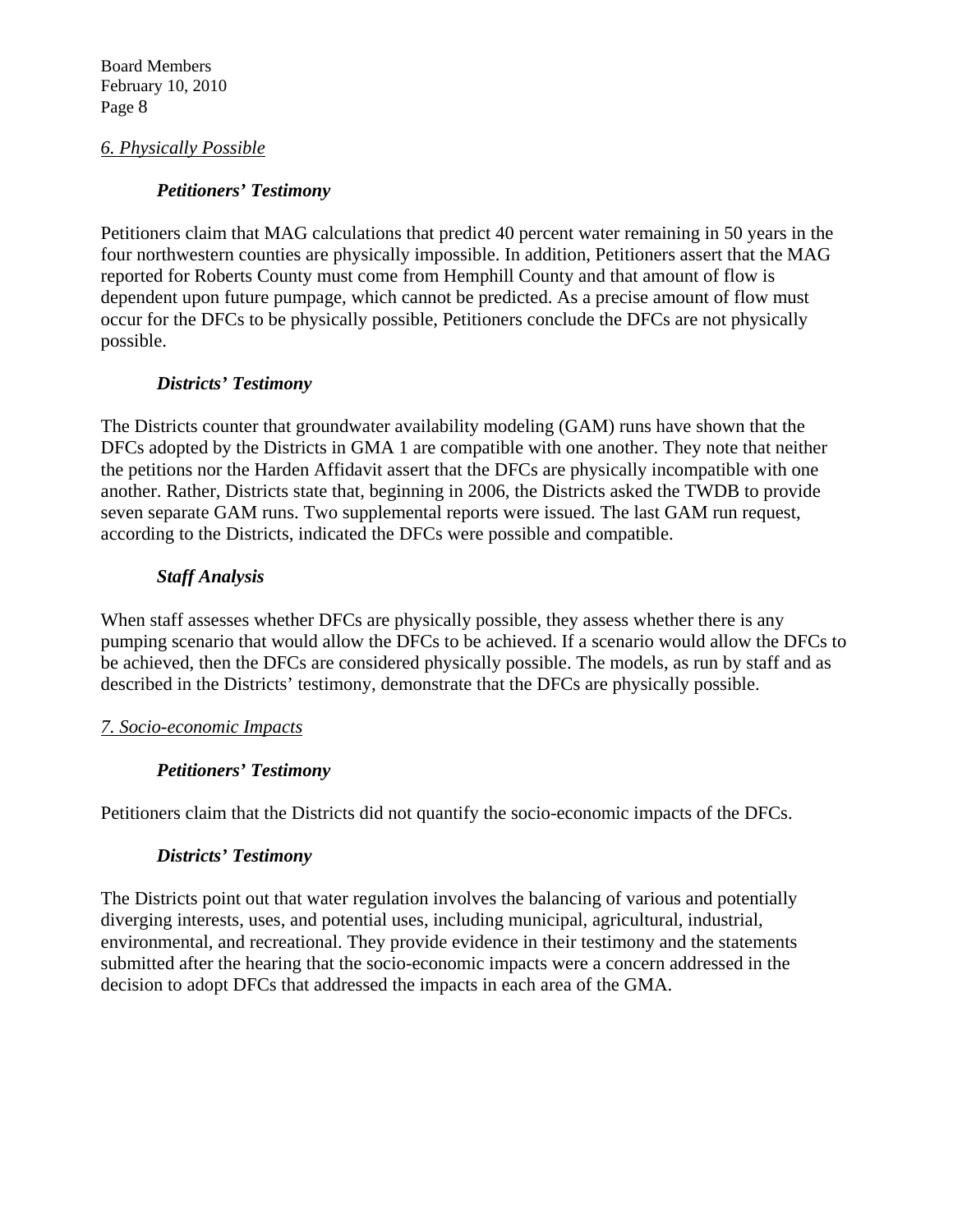### *Staff' Analysis*

Neither the Water Code nor TWDB rules require Districts to quantify the socio-economic impacts of the Districts' DFCs. Failure to do so does not render the DFCs unreasonable. The burden is on the Petitioners to raise the issue in their claim that the DFCs are unreasonable.

Staff's analysis indicates that irrigated crop production accounts for 97 percent of the water use in the four northwestern counties. The average decrease in pumping necessary to achieve 50 percent volume in storage remaining in 50 years in those counties is approximately 130,000 acre-feet per year, compared to the pumping necessary to achieve 40 percent volume remaining in 50 years, which is a 50-year decrease of about 6.6 million acre-feet. Based on the attached economic analysis, the economic impact of this decrease is estimated to be \$358 million.

Because the DFC based on 50 percent water remaining in 50 years is consistent with historic pumping in the 13 affected counties, no socio-economic impact is anticipated. In those 13 counties, pumping for irrigation and livestock is less than in the four northwestern counties and pumping is higher for municipal and manufacturing. The uses vary. But, given the nature of the use, these counties are not expected to experience major socio-economic changes.

Municipal use, irrigation, and livestock are the significant sectors in Hemphill County. The DFC for Hemphill County of 80 percent water remaining in 50 years allows for more than a ten-fold increase in pumping over current pumping, potentially benefiting all economic sectors of the county. Indeed, unless changes occur in the pumping patterns in Hemphill County compared to historic pumping, most of the available groundwater could be marketed, as Petitioners appear to want.

The Districts point out that water regulation involves the balancing of various and potentially diverging interests, uses, and potential uses, including municipal, agricultural, industrial, environmental, and recreational. Testimony presented by the Districts points to careful consideration of these interests, uses, and potential uses in the development and adoption of the DFCs. Staff's analysis confirms the Districts' assertions regarding consideration of socio-economic impacts. The Districts appear to have reasonably balanced the various interests, uses, and potential uses of all concerned.

#### **Recommendation**

Based on the foregoing analysis, staff recommends that the Board not find that the desired future conditions for the Ogallala and Rita Blanca aquifers adopted by the Districts in GMA 1 are unreasonable.

Attachment: A - Technical Analysis B - Socio-economic Analysis – GMA 1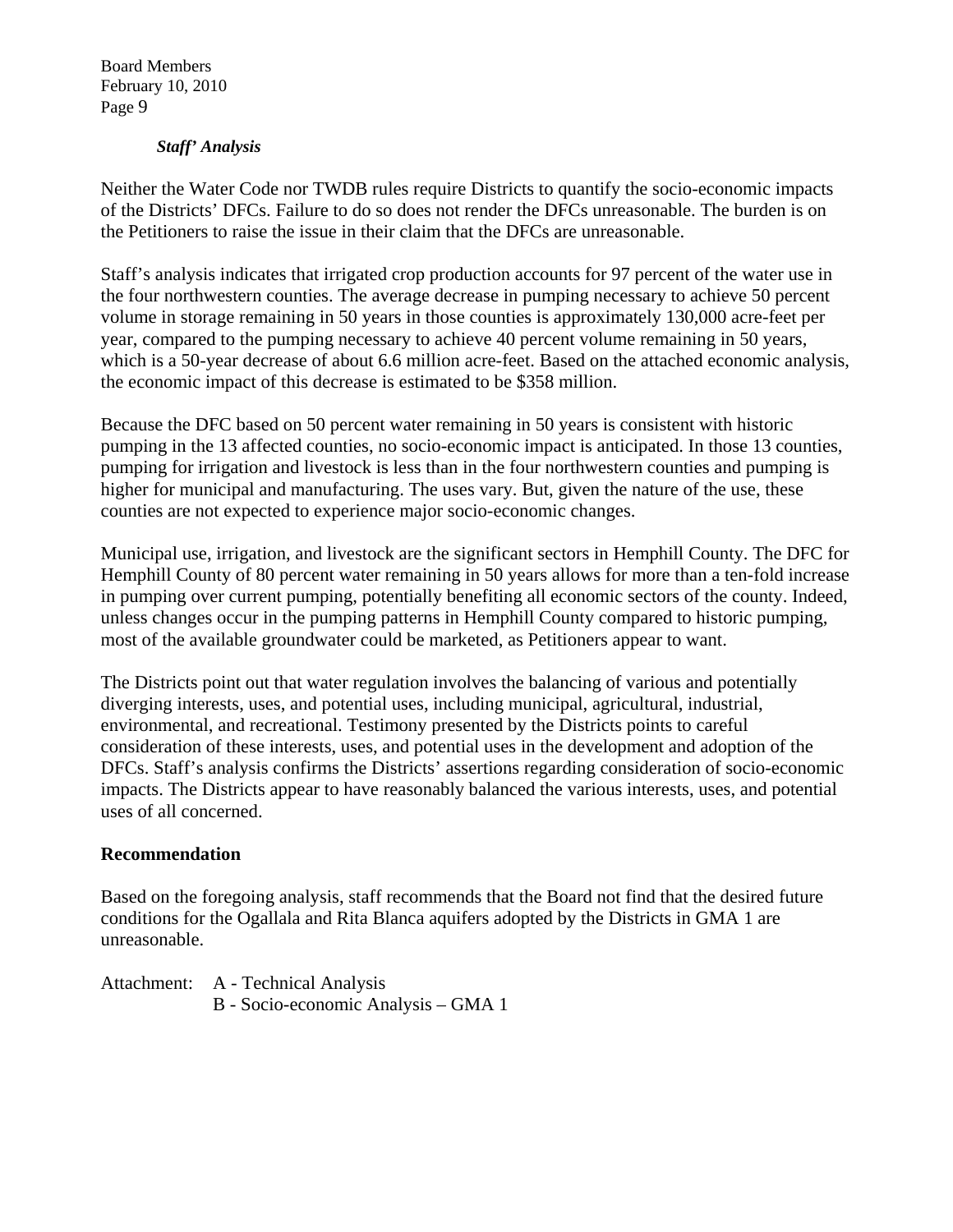### **Technical Analysis**

#### **Background**

The groundwater conservation districts in Groundwater Management Area 1 adopted desired future conditions for the Ogallala and Rita Blanca aquifers on July 7, 2009. The desired future conditions were adopted for three areas of Groundwater Management Area 1. Figure 1 depicts the location of Groundwater Management Area 1. Figure 2 depicts the groundwater conservation districts within Groundwater Management Area 1.



Figure 1. Location of Groundwater Management Area 1



Figure 2. Groundwater conservation districts in Groundwater Management Area 1. Note that High Plains UWCD No. 1 also includes territory outside of Groundwater Management Area 1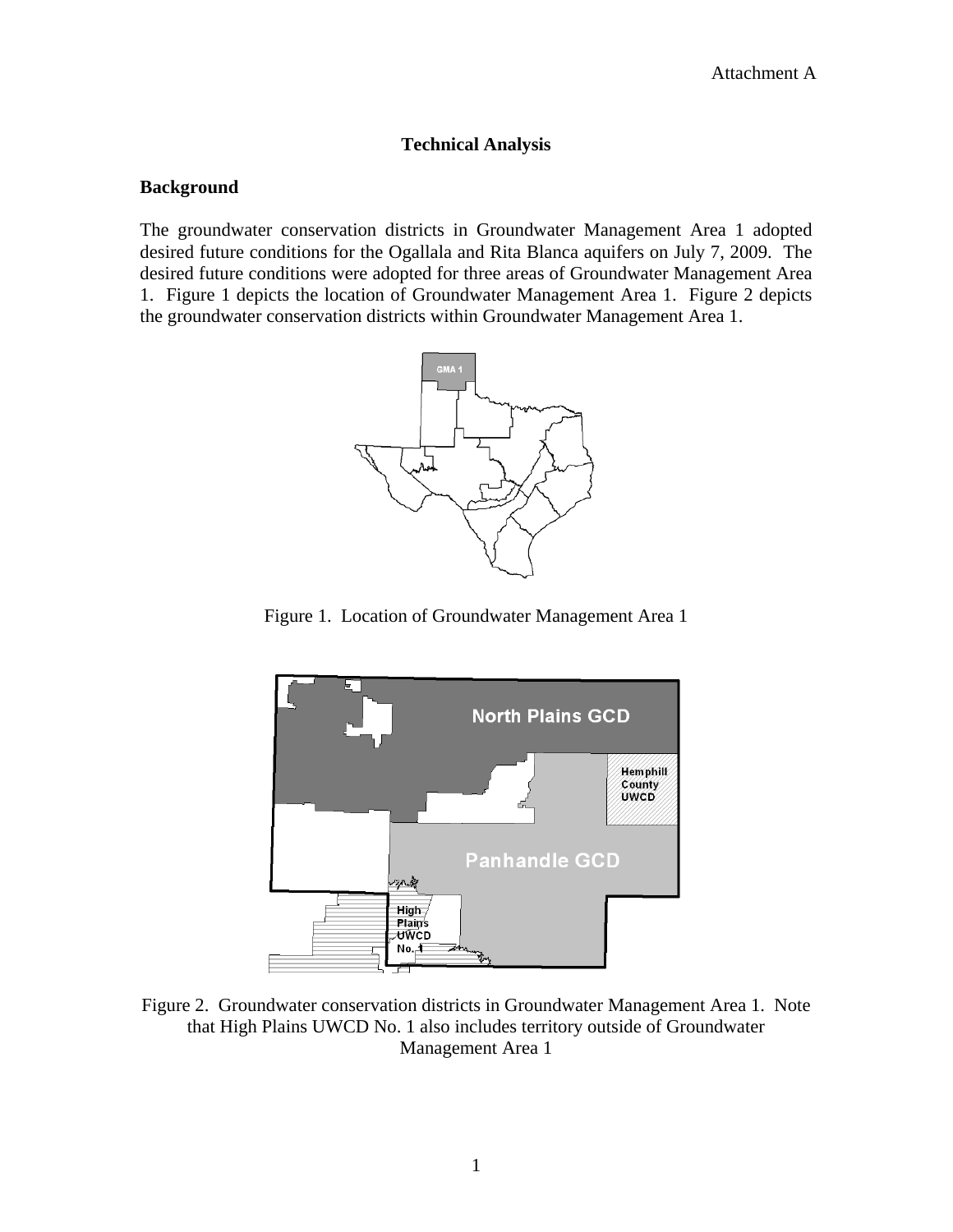Figure 3 depicts the counties in Groundwater Management Area 1 along with the coverage of the groundwater conservation districts. Figure 4 depicts the three areas described in the submitted desired future condition document and resolution along with the county boundaries.



Figure 3. County boundaries and names and groundwater conservation district boundaries in Groundwater Management Area 1



Figure 4. Areas of Groundwater Management Area 1 and county boundaries

# **Summary of Adopted Desired Future Conditions**

The adopted desired future conditions were based on percentage of groundwater volume remaining after 50 years:

- Area 1:40 percent volume remaining after 50 years
- Area 2: 80 percent volume remaining after 50 years
- Area 3: 50 percent volume remaining after 50 years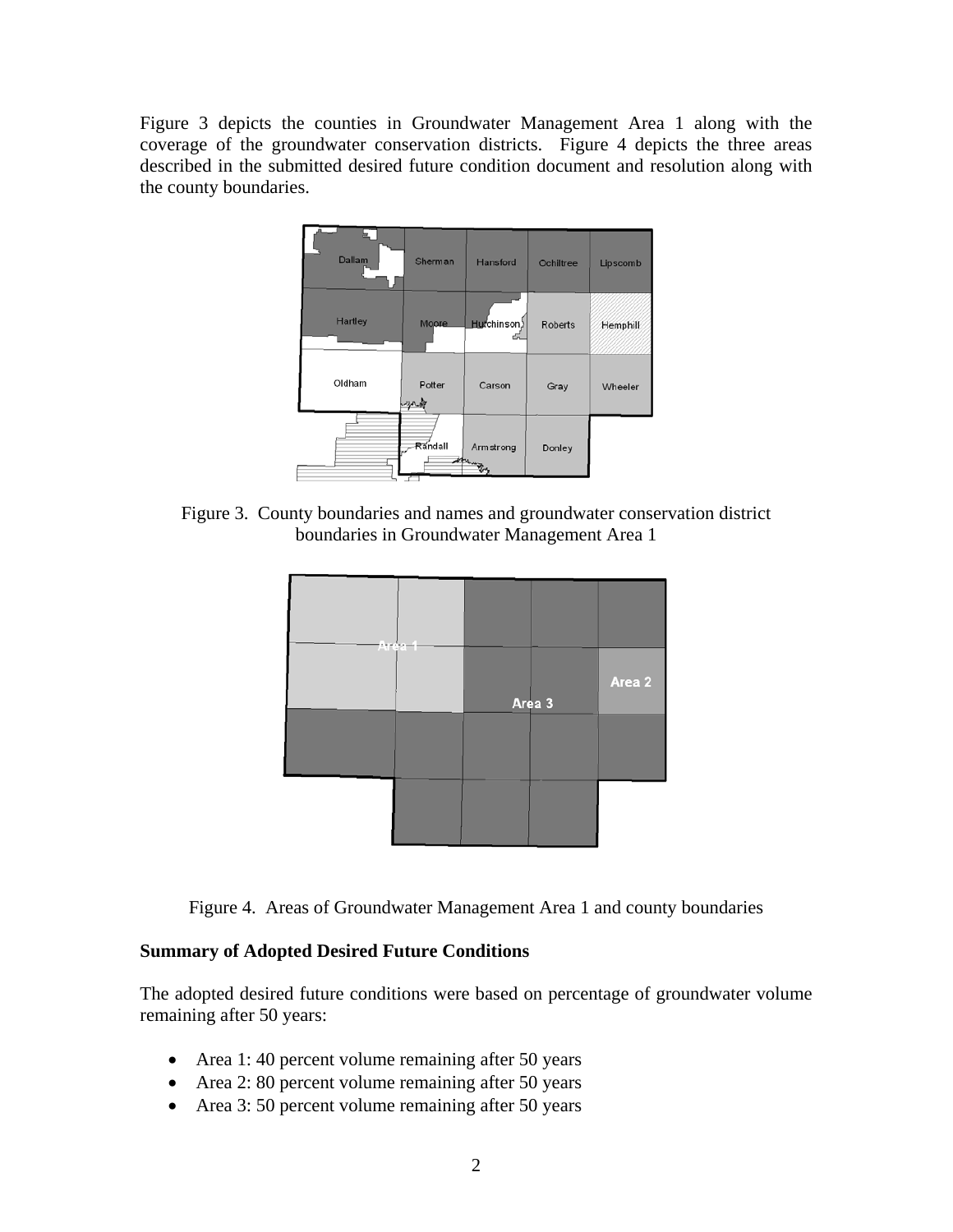Table 1 lists the counties within each of the three delineated areas of Groundwater Management Area 1, summarizes the percent groundwater remaining in storage after 50 years for each county within the delineated areas of the groundwater management area. Table 1 also includes the percent groundwater remaining in storage for each of the delineated areas, and for the entire groundwater management area.

| Area | County     | Percent Volume<br>Remaining After<br>50 Years by<br>County | <b>Percent Volume</b><br>Remaining After<br>50 Years by Area | <b>Percent Volume</b><br><b>Remaining After</b><br>50 Years in<br>Groundwater<br>Management<br>Area l |  |
|------|------------|------------------------------------------------------------|--------------------------------------------------------------|-------------------------------------------------------------------------------------------------------|--|
|      | Dallam     | 23                                                         |                                                              |                                                                                                       |  |
|      | Hartley    | 40                                                         | 40                                                           |                                                                                                       |  |
| 1    | Moore      | 41                                                         |                                                              |                                                                                                       |  |
|      | Sherman    | 57.                                                        |                                                              |                                                                                                       |  |
| 2    | Hemphill   | 80                                                         | 80                                                           |                                                                                                       |  |
|      | Armstrong  | 45                                                         |                                                              |                                                                                                       |  |
|      | Carson     | 48                                                         |                                                              |                                                                                                       |  |
|      | Donley     | 49                                                         |                                                              |                                                                                                       |  |
|      | Gray       | 46                                                         |                                                              | 49                                                                                                    |  |
|      | Hansford   | 52                                                         |                                                              |                                                                                                       |  |
|      | Hutchinson | 44                                                         |                                                              |                                                                                                       |  |
| 3    | Lipscomb   | 57.                                                        | 50                                                           |                                                                                                       |  |
|      | Ochiltree  | 49                                                         |                                                              |                                                                                                       |  |
|      | O1dham     | 57.                                                        |                                                              |                                                                                                       |  |
|      | Potter     | 45                                                         |                                                              |                                                                                                       |  |
|      | Randall    | 74                                                         |                                                              |                                                                                                       |  |
|      | Roberts    | 50                                                         |                                                              |                                                                                                       |  |

Table 1. Summary of groundwater storage remaining after 50 years by area, by county, and for the entire groundwater management area

The resolution that detailed the adoption of the desired future conditions for the Ogallala and Rita Blanca aquifers by the groundwater conservation districts in Groundwater Management Area 1 noted that a simulation with the groundwater availability model of the Ogallala and Rita Blanca aquifers was used. The referenced simulation was

52

Wheeler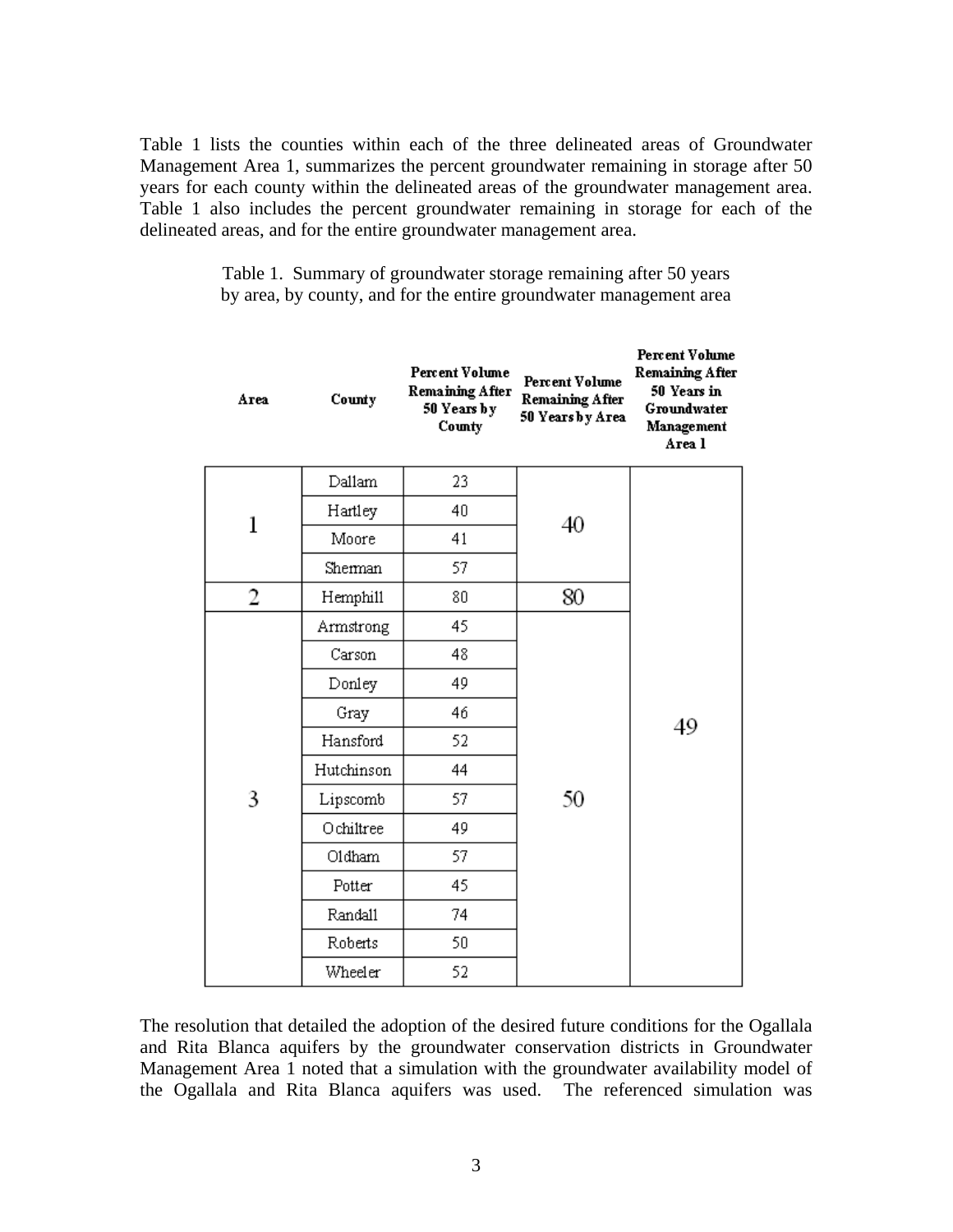documented in Smith (2009), and the groundwater availability model is documented in Dutton (2004). Both the groundwater availability model and the specific simulation used in the development of the desired future conditions were accepted and used in analyses completed by the expert witness retained by the petitioners, Bob Harden (p. 13, lines 1– 25 of the hearing transcript). Data from the groundwater availability model (Dutton, 2004) and the simulation (Smith, 2009) were used in this technical analysis of the petitions.

The calculation of volume of groundwater remaining after 50 years was completed by calculating the volume of groundwater in each model grid cell (one square mile) at the beginning of the simulation (taken as 2006 conditions) and the volume of groundwater in each model grid cell for each of the years in the 50-year simulation. Volumetric totals can then be summed by county, by portions of counties (to account for areas inside and outside groundwater conservation district boundaries or within different river basins), by delineated areas within the groundwater management area, or as a single value for the entire groundwater management area. The appropriate totals are then used to develop an estimate of percent volume remaining by dividing the volume for the year of interest by the starting volume and multiplying the result by 100.

The groundwater conservation districts in Groundwater Management Area 1 chose to express the desired future condition in terms of the three delineated areas. However, the county-by-county values and the single value for the entire groundwater management area previously presented in Table 1 are simply different measures of the same set of assumptions relative to the adopted desired future conditions articulated by the groundwater conservation districts in Groundwater Management Area 1.

### **Summary of Petitions**

On August 19, 2009 G&J Ranch, Inc. and Mesa Water LP filed petitions with the Texas Water Development Board appealing the desired future conditions adopted by the groundwater conservation districts in Groundwater Management Area 1. The petitions from the two parties assert that the desired future conditions are not reasonable. In summary, the petitioners seek to replace the three adopted desired future conditions with a single desired future condition of 50 percent groundwater volume remaining after 50 years. Specifically, the three major technical issues raised by the petitioners are:

- The delineated areas used by the groundwater conservation districts in Groundwater Management Area 1 are not based on hydrogeologic or geologic factors and are based on political boundaries.
- The desired future condition in area 1 should be 50 percent volume remaining after 50 years (instead of 40 percent volume remaining after 50 years).
- The desired future condition in area 2 should be 50 percent volume remaining after 50 years (instead of 80 percent volume remaining after 50 years).

This technical analysis includes: 1) a discussion of historic pumping in order to address the issue of how the groundwater conservations districts in Groundwater Management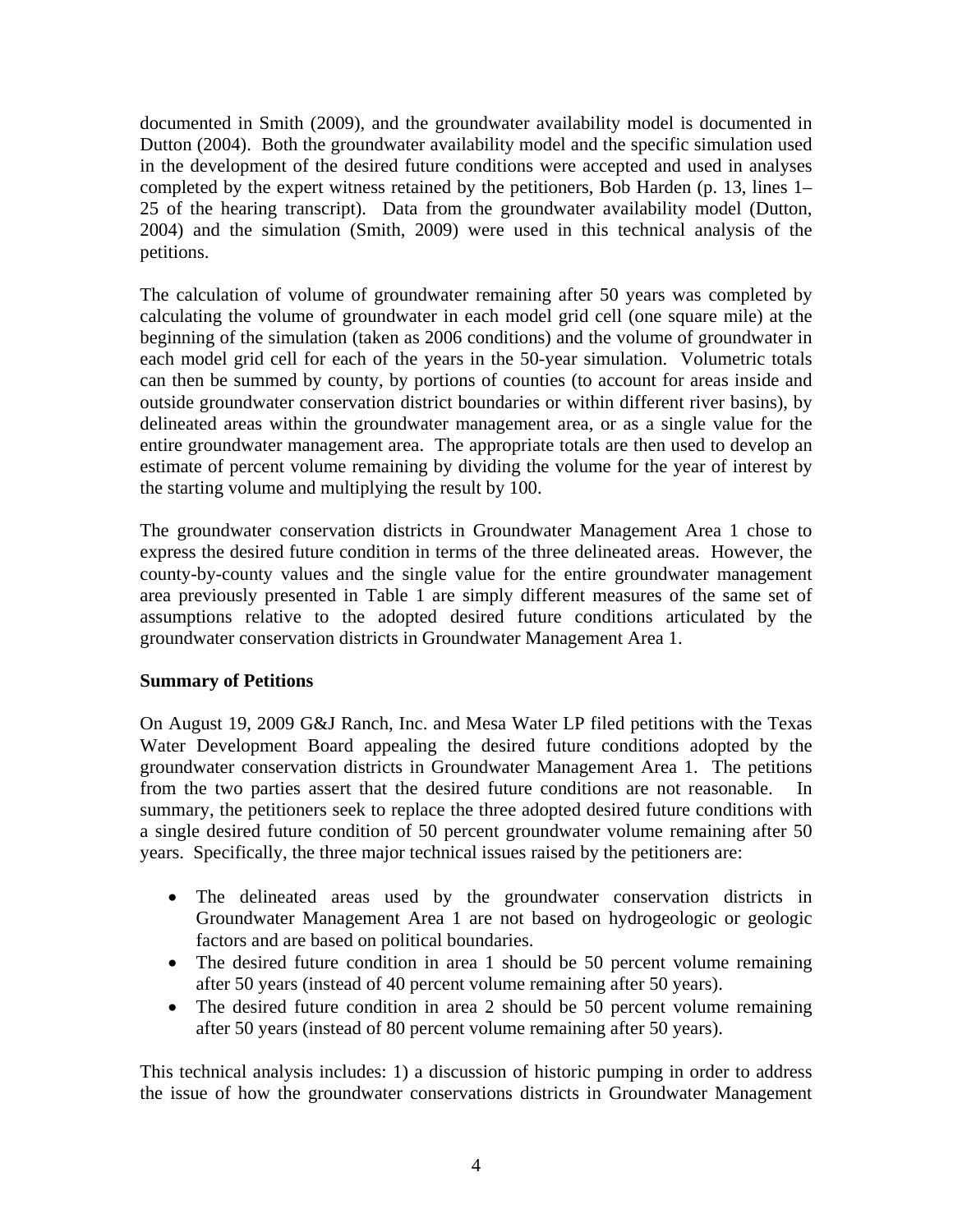Area 1 delineated the three areas, 2) a discussion of the impacts associated with changing the desired future condition in area 1 from 40 percent volume remaining after 50 years to 50 percent volume remaining after 50 years, and 3) a discussion of the impacts associated with changing the desired future condition in area 2 from 80 percent volume remaining after 50 years to 50 percent volume remaining after 50 years.

#### **Historic Pumping and Delineation of Areas**

Average historic groundwater pumping from 1950 to 2000 in Groundwater Management Area 1 from the Ogallala and Rita Blanca aquifers is summarized by county in Figure 5. Note that the summary is also organized to show the three areas designated by the groundwater conservation districts in Groundwater Management Area 1. Historic pumping in the four counties that comprise area 1 is significantly higher than historic pumping from the other two areas.



Figure 5. Average historic (1950–2000) groundwater pumping by county from the Ogallala and Rita Blanca aquifers in Groundwater Management Area 1

Because there are four counties in area 1, one county in area 2, and 13 counties in area 3, historic pumping was also summarized by area on a per-county basis. This summary is presented in Figure 6. Note that pumping in area 1 peaked in the 1980s at about 250,000 acre-feet per year per county. Pumping in area 3 peaked in the 1970s just below 50,000 acre-feet per year per county.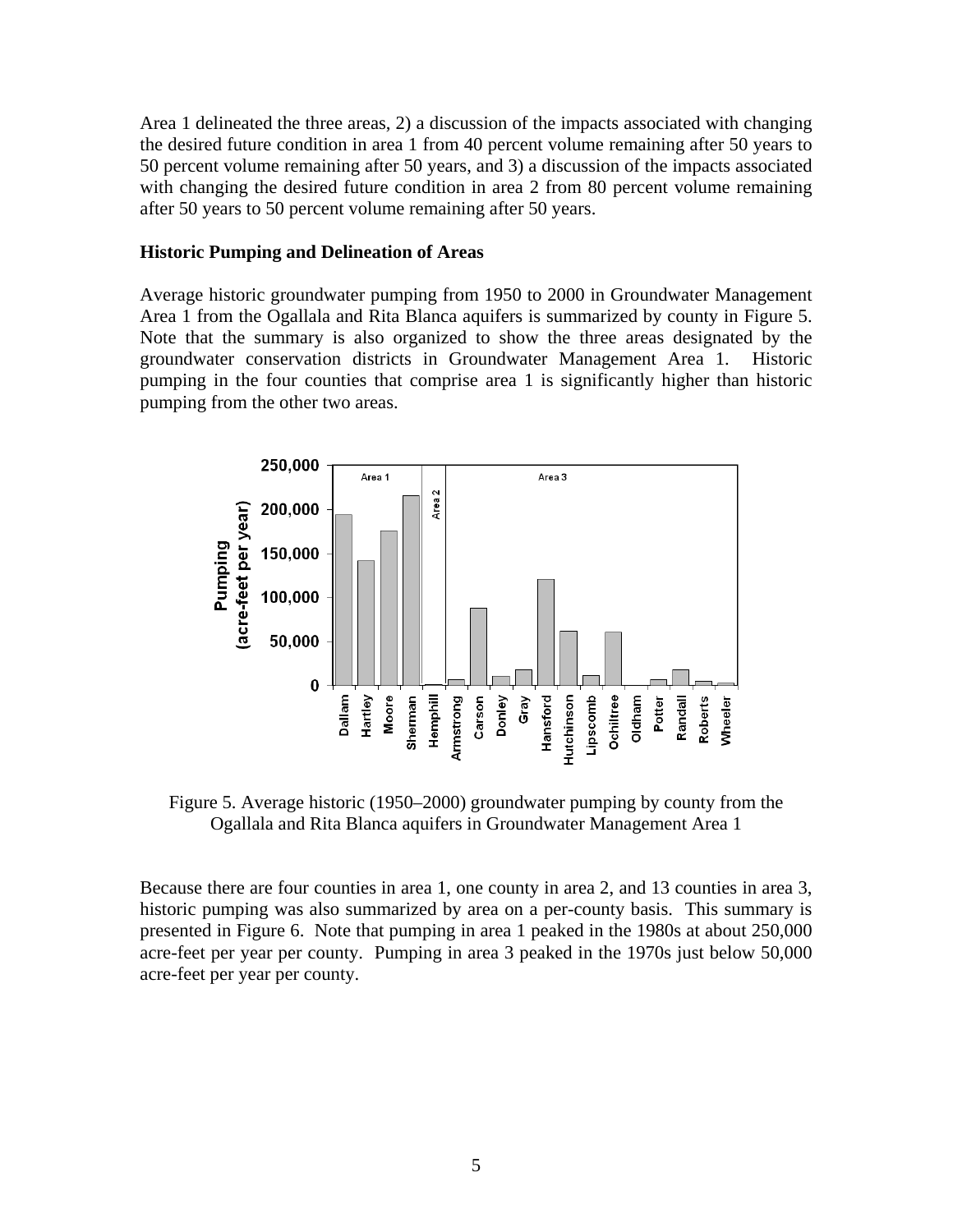

Figure 6. Summary of groundwater pumping by decade and by area on a per-county basis from the Ogallala and Rita Blanca aquifers in Groundwater Management Area 1

#### **Area 1 Analysis**

Area 1 of Groundwater Management Area 1 includes the four northwestern counties of Groundwater Management Area 1: Dallam, Hartley, Moore, and Sherman (previously shown in Figure 4). Groundwater pumping in area 1 is expected to decline in the future in response to decreasing groundwater levels. Based on the adopted desired future condition, the anticipated decline in area 1 is summarized in Figure 7.



Figure 7. Annual groundwater storage in area 1 of Groundwater Management Area 1, Ogallala and Rita Blanca aquifers. Simulation documented in Smith (2009)

The petitioners seek to adjust the desired future condition in area 1 so that 50 percent of the groundwater in storage remains after 50 years. This would require a decrease in pumping. Annual pumping estimates to achieve the desired future condition and annual pumping estimates that would achieve petitioners' requested modification to the desired future condition are presented in Figure 8. The average decrease in pumping to achieve 50 percent volume remaining in 50 years is about 130,000 acre-feet per year as compared to the pumping to achieve 40 percent volume remaining in 50 years, or a 50-year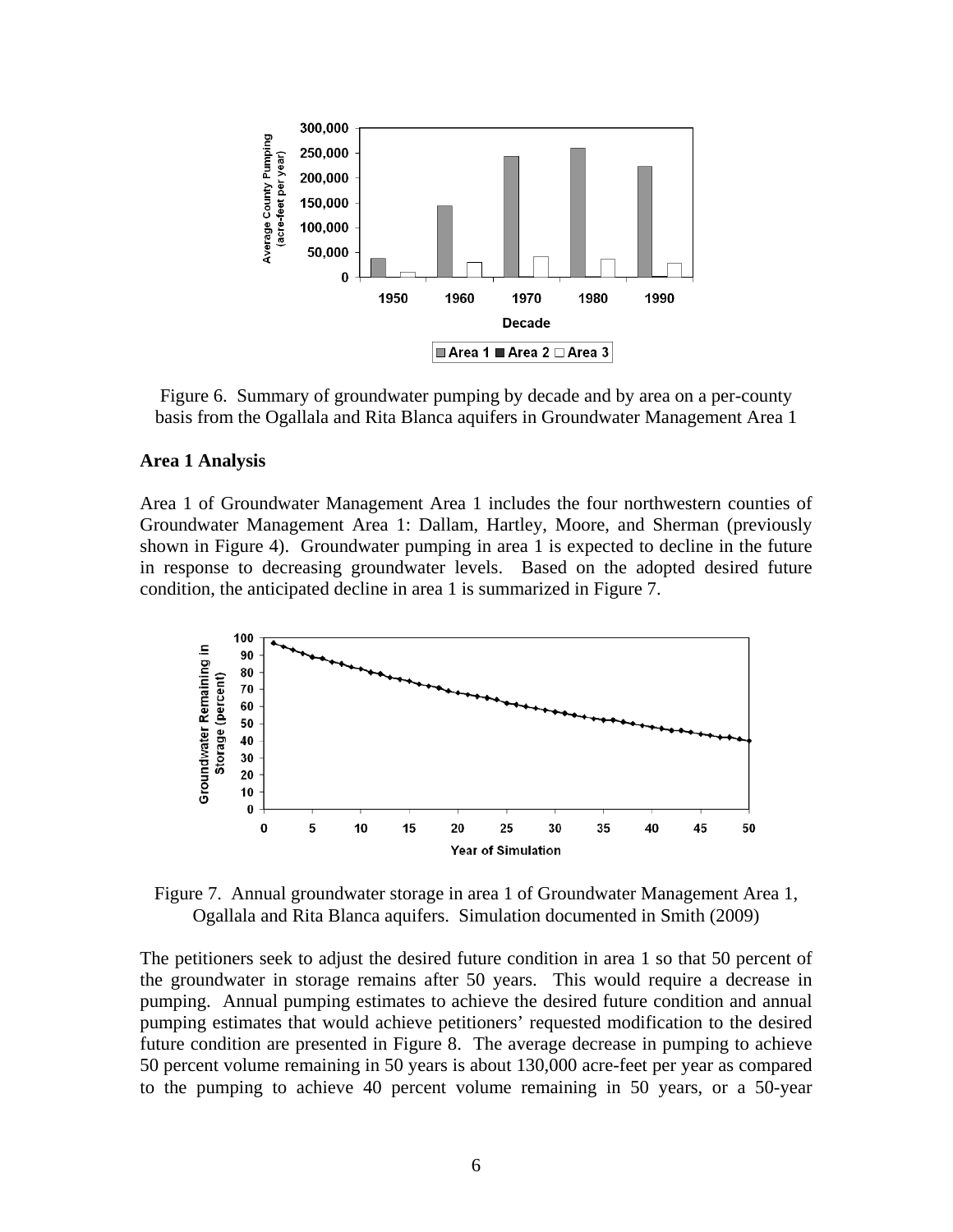decrease of about 6.6 million acre-feet. Based on the attached economic analysis, the economic impact to this decrease is estimated to be \$358 million.



Figure 8. Annual groundwater pumping from the Ogallala and Rita Blanca aquifers in area 1 of Groundwater Management Area 1 to achieve alternative future conditions after 50 years

#### **Area 2 Analysis**

Area 2 of Groundwater Management Area 1 is coincident with Hemphill County. Historic groundwater pumping in Hemphill County has been less than 3,000 acre-feet per year since 1950. The 2007 State Water Plan estimated groundwater availability in Hemphill County to be 12,000 acre-feet per year. Under the adopted desired future condition, Hemphill County's estimated managed available groundwater would be 55,000 acre-feet per year. Thus, the estimated managed available groundwater to achieve the desired future condition of 80 percent volume remaining after 50 years is over 10 times the current use and over 4 times the groundwater availability estimated in the 2007 State Water Plan.

In order to analyze the petitioners' proposed modification of the adopted desired future condition from 80 percent volume remaining after 50 years to 50 percent volume remaining after 50 years, a series of simulations were completed using the groundwater availability model of the Ogallala Aquifer documented by Dutton (2004). The simulations used the same basic assumptions as used by Smith (2009) except for a series of alternative pumping assumptions. Pumping in areas 1 and 3 was assumed to be the same as that in Smith (2009) which results in 40 percent of the volume in area 1 to remain after 50 years, and 50 percent of the volume in area 3 to remain after 50 years. In order to investigate a range of conditions, seven scenarios were completed. The assumed pumping in Hemphill County and the resulting volume remaining in Hemphill County (area 2) after 50 years for the seven scenarios are summarized in Table 2.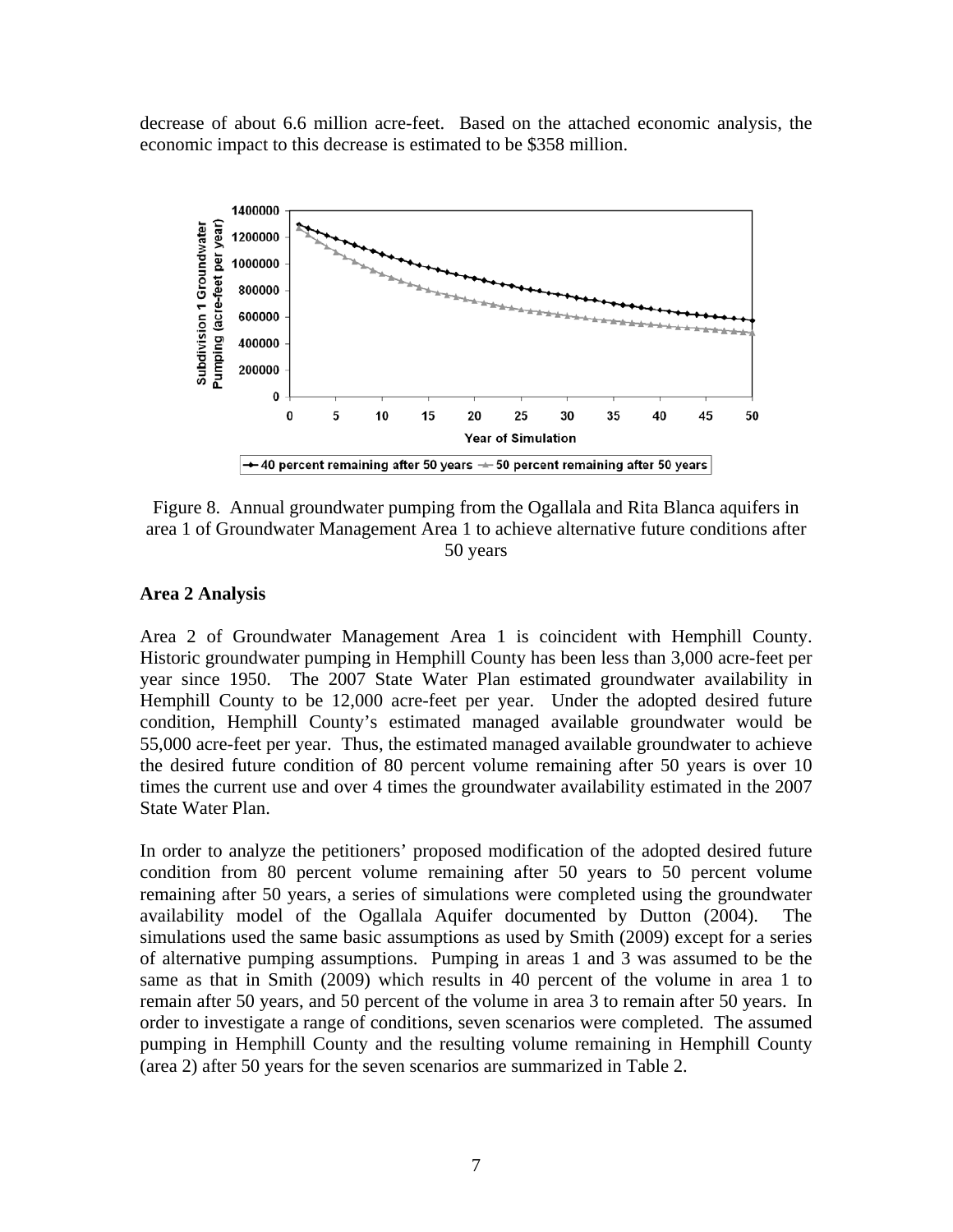Table 2. Summary of seven alternative pumping scenarios in Hemphill County

| Scenario | Hemphill<br>Co unty<br>Pumping (acre-<br>feet per year) | Percent Volume<br>Remaining After 50<br>Years in Hemphill<br>County | <b>Notes</b> |
|----------|---------------------------------------------------------|---------------------------------------------------------------------|--------------|
|          | 12,000                                                  | 90                                                                  |              |
| 2        | 55,000                                                  | 80                                                                  | 2            |
| 3        | 75,000                                                  | 76                                                                  |              |
| 4        | 110,000                                                 | 69                                                                  |              |
| 5        | 150,000                                                 | 61                                                                  |              |
| ń        | 175,000                                                 | 55                                                                  |              |
| 7        | 200,000                                                 | 50                                                                  | 3            |

1 Pumping equal to 2007 State Water Plan groundwater availability for Hemphill County

- 2 Estimated managed available groundwater for Hemphill Countyunder adopted desired future condition
- 3 Estimated managed available groundwater for Hemphill County under petitioners' proposed modification to desired future condition

In addition to estimating the groundwater volume remaining in storage under each of the scenarios, other changes to the groundwater budget were estimated, including changes to lateral flow into and out of Hemphill County, changes to springflow and changes to river baseflow.

#### *Lateral Groundwater Flow Impacts*

Based on the groundwater availability model (Dutton, 2004), under current conditions, groundwater flows laterally into Hemphill County from the north, west and south (Lipscomb County, Roberts County, and Wheeler County, respectively). Under current conditions, groundwater flows laterally out of Hemphill County to the east (Oklahoma). This is consistent with the conceptual model that groundwater flow in the Ogallala Aquifer generally follows the trend of the Canadian River, flowing east and towards the Canadian River, which flows through Hemphill County. Figure 9 depicts the general lateral flow paths into and out of Hemphill County under current conditions.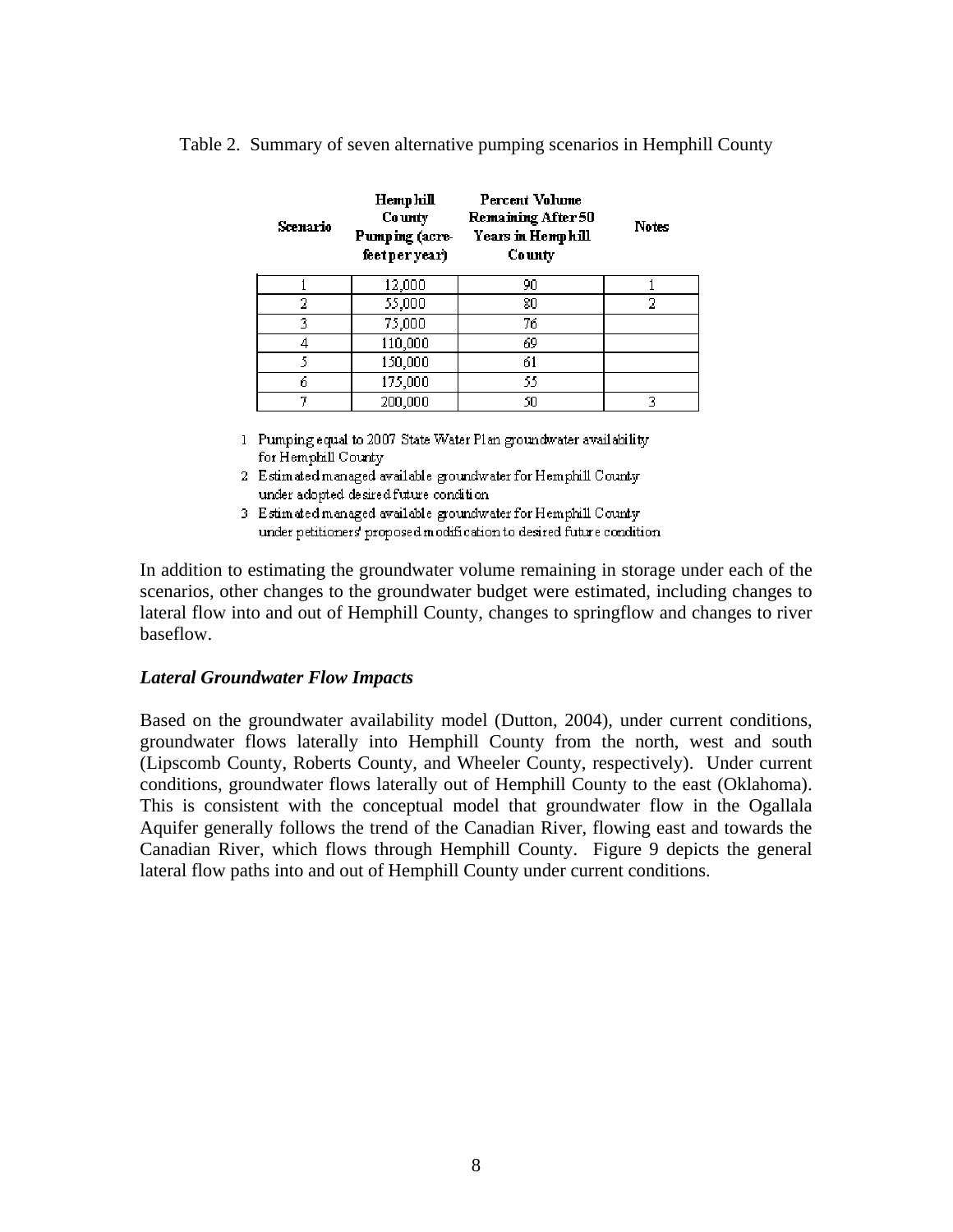

Figure 9. Generalized groundwater flow directions into and out of Hemphill County under current conditions

Under all the listed alternative scenarios, changes to the lateral flow will occur as a result of the continuation of declining groundwater levels associated with groundwater pumping. The lateral flow components under the adopted desired future conditions over the 50-year period are summarized in Figure 10.



Figure 10. Lateral outflow from Hemphill County under the adopted desired future condition and the associated pumping of 55,000 acre-feet per year in Hemphill County. Negative values represent net inflow; positive values represent net outflow.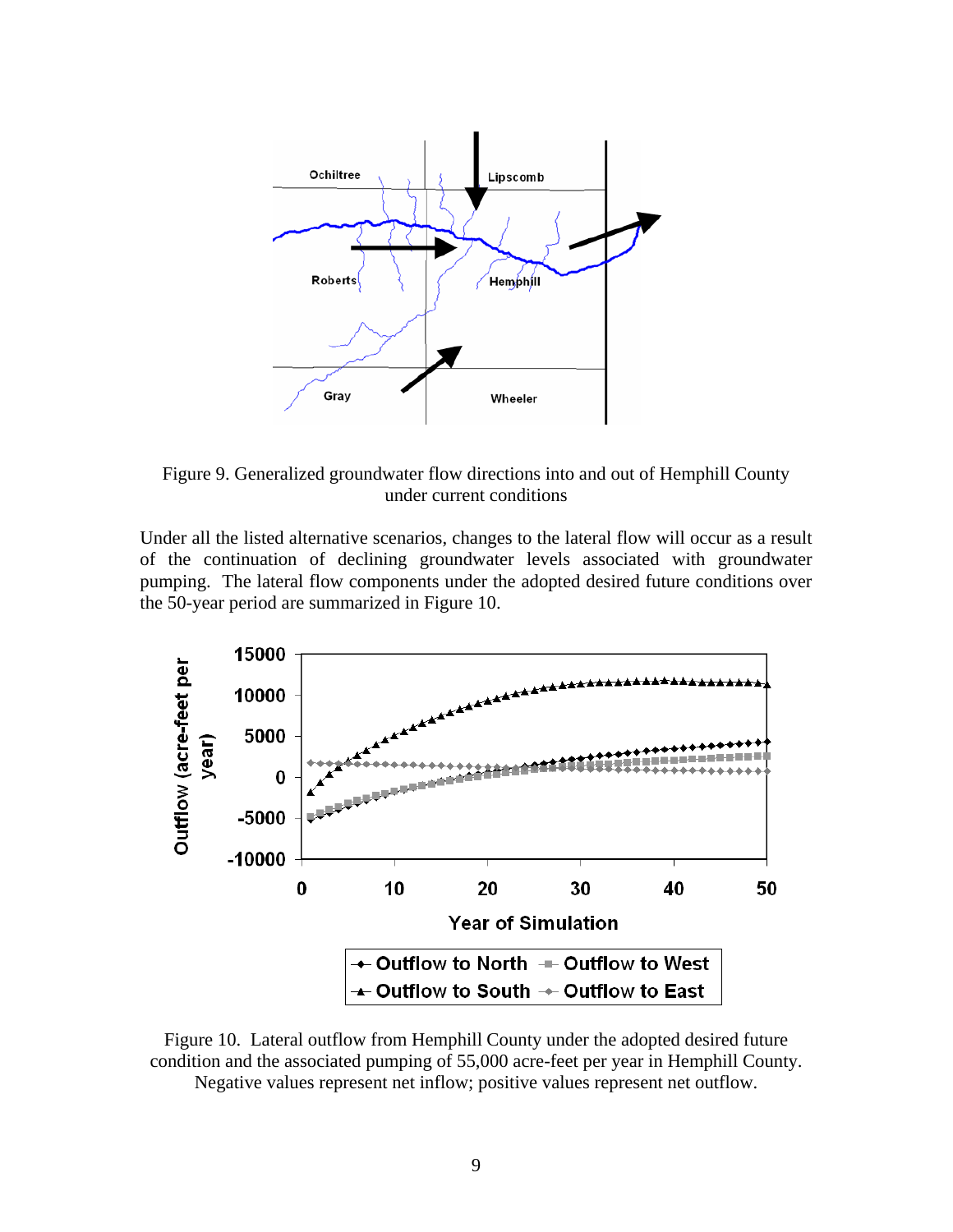Note that the net inflow that currently occurs across the northern, western, and southern boundaries into Hemphill County will shift to a net outflow over the next 50 years under the adopted desired future condition. Total current net inflow from the north, west, and south is estimated to be about 14,000 acre-feet per year. Total net outflow after 50 years from the north, west, and south is estimated to be about 18,000 acre-feet per year. Thus, it can interpreted that the pumping in these three adjacent counties (Lipscomb, Roberts, and Wheeler), which is estimated to be about  $520,000$  acre-feet per year in the  $50<sup>th</sup>$  year, would result in net impact to lateral flow of about 32,000 acre-feet per year (cutting off the inflow to Hemphill County and inducing an outflow from Hemphill County).

The lateral flow components under the proposed desired future condition by the petitioners over the 50-year period are summarized in Figure 11. Note under a scenario of higher pumping in Hemphill County (200,000 acre-feet per year versus 55,000 acrefeet per year) net inflow into Hemphill County from the north would continue during the 50-year period. Net inflow from the west would essentially be reduced to zero by the  $50<sup>th</sup>$ year, and net inflow from the south would shift to a net outflow during the first decade. The reduction in net outflow from Hemphill County as compared to the desired future condition scenario previously depicted in Figure 10 would result in decreases in the managed available groundwater in Lipscomb, Roberts, and Wheeler counties (509,000 acre-feet per year vs. 520,000 acre-feet per year).



Figure 11. Lateral outflow from Hemphill County under the proposed desired future condition by the petitioners and the associated pumping of 200,000 acre-feet per year in Hemphill County. Negative values represent net inflow, positive values represent net outflow.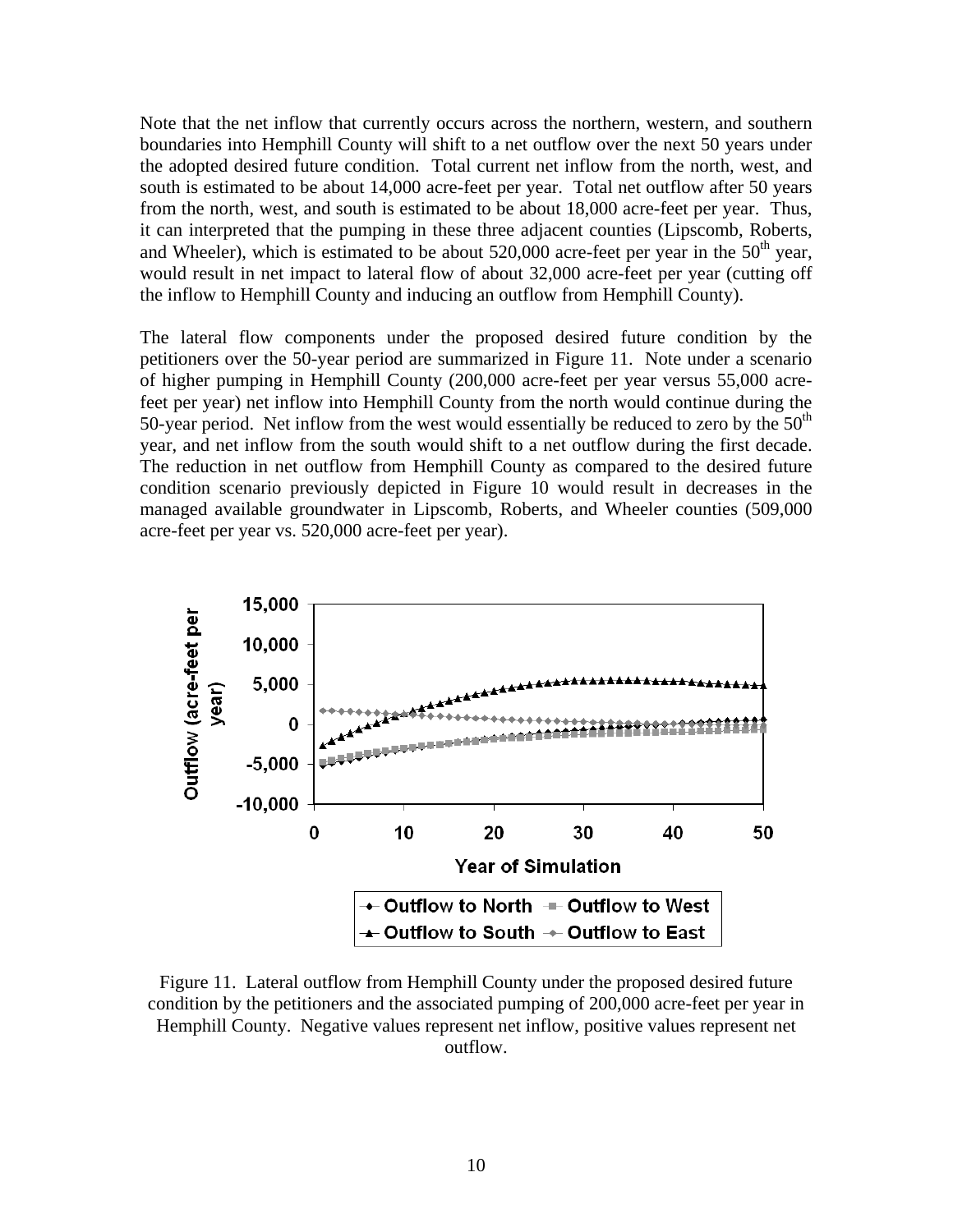#### *Impacts to Springflow and River Baseflow*

Under current conditions, springflow in Hemphill County is estimated to be about 750 acre-feet per year, and baseflow contribution in Hemphill County is about 1,500 acre-feet per year. Impacts to springflow and baseflow under three alternative pumping scenarios in Hemphill County are summarized in Figures 12 and 13, respectively.



Figure 12. Estimated springflow in Hemphill County under alternative Hemphill County pumping scenarios



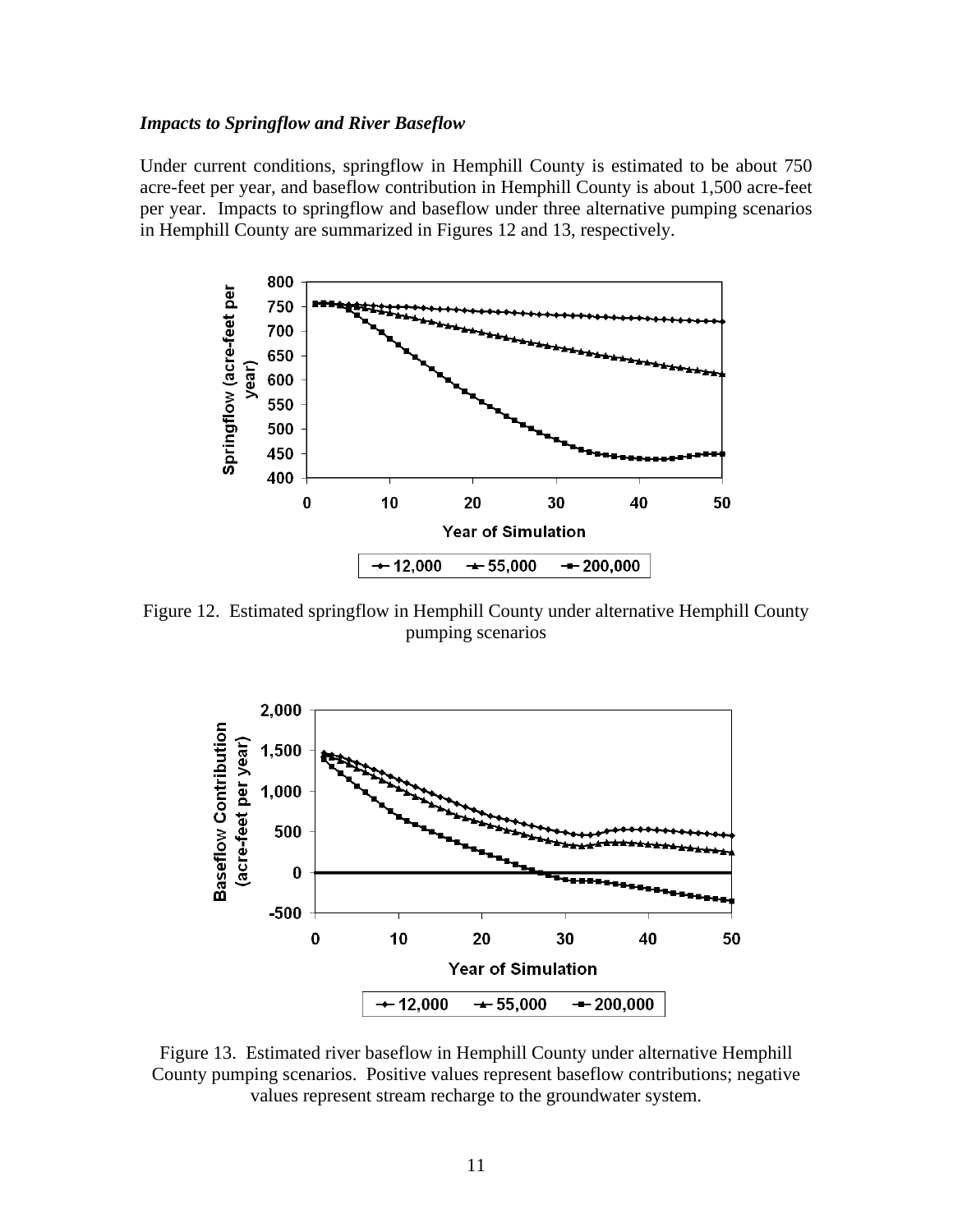Hemphill County pumping of 12,000 acre-feet per year represents the current state water plan estimate of groundwater availability. Hemphill County pumping of 55,000 acre-feet per year represents the estimated managed available groundwater pumping associated with the adopted desired future conditions. Hemphill County pumping of 200,000 acrefeet per year represents the staff's estimated managed available groundwater pumping associated with the proposed desired future conditions as outlined by the petitioners.

Under the state water plan assumed pumping (12,000 acre-feet per year) scenario, springflow is estimated to be reduced from about 750 acre-feet per year to about 720 acre-feet per year. Under the estimated managed available groundwater associated with the adopted desired future condition (55,000 acre-feet per year) scenario, springflow is estimated to be reduced from about 750 acre-feet per year to about 600 acre-feet per year. Finally, under the estimated managed available groundwater associated with the proposed desired future condition proposed by the petitioners (200,000 acre-feet per year) scenario, springflow is estimated to be reduced from about 750 acre-feet per year to about 450 acre-feet per year.

Under the state water plan assumed pumping (12,000 acre-feet per year) scenario, base flow is estimated to be reduced from about 1,500 acre-feet per year to about 450 acre-feet per year. Under the estimated managed available groundwater associated with the adopted desired future condition scenario (55,000 acre-feet per year), base flow is estimated to be reduced from about 1,500 acre-feet per year to about 250 acre-feet per year. Finally, under the estimated managed available groundwater associated with the proposed desired future condition proposed by the petitioners (200,000 acre-feet per year) scenario, base flow is expected to be reduced to zero, and, as a result of lowered groundwater levels, surface water will recharge the groundwater system at a rate of about 350 acre-feet per year.

# **Discussion**

The adopted desired future conditions are based, in part, on the results of the groundwater availability model of the Ogallala Aquifer (Dutton, 2004) and a specific run of the model (Smith, 2009). In compiling the results, the groundwater management districts in Groundwater Management Area 1 developed averages of the volume remaining based on three delineated areas within Groundwater Management Area 1. Petitioners assert that the desired future condition should be the same across all of Groundwater Management Area 1. However, as this analysis has demonstrated, groundwater pumping varies across the region.

Based on this analysis, Hemphill County pumping under the adopted desired future condition (55,000 acre-feet per year) is over 10 times the current use (about 3,000 acrefeet per year) and over four times the use projected in the 2007 State Water Plan (12,000 acre-feet per year). The adopted desired future condition for Hemphill County provides for 43,000 acre-feet per year additional development of groundwater beyond that assumed in the State Water Plan. As discussed in this technical analysis, if the pumping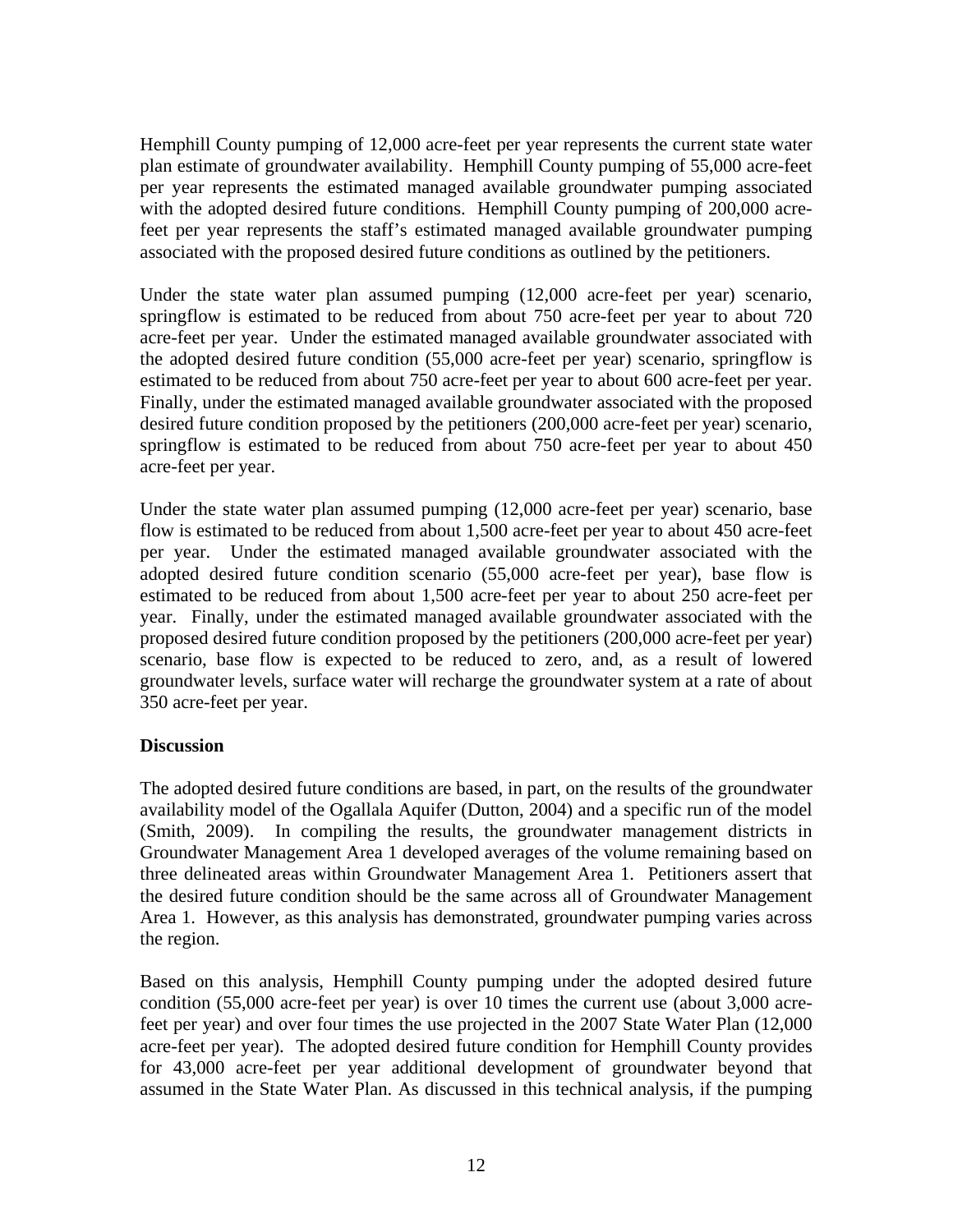in Hemphill County were to be increased to 200,000 acre-feet per year, consistent with a 50-50 approach, there would be reductions in the management available groundwater in adjacent counties, additional impacts to springflow, and baseflow to surface water would be eliminated and surface water would recharge groundwater in Hemphill County.

## **References**

- Dutton, A., 2004. Adjustments to parameters to improve calibration of the Og-N model of the Ogallala aquifer, Panhandle Water Planning Area: Bureau of Economic Geology. The University of Texas at Austin, 9p.
- Smith, R., 2009. GAM Run 09-001(Supplement). Texas Water Development Board, Groundwater Availability Modeling Section, February 26, 2009.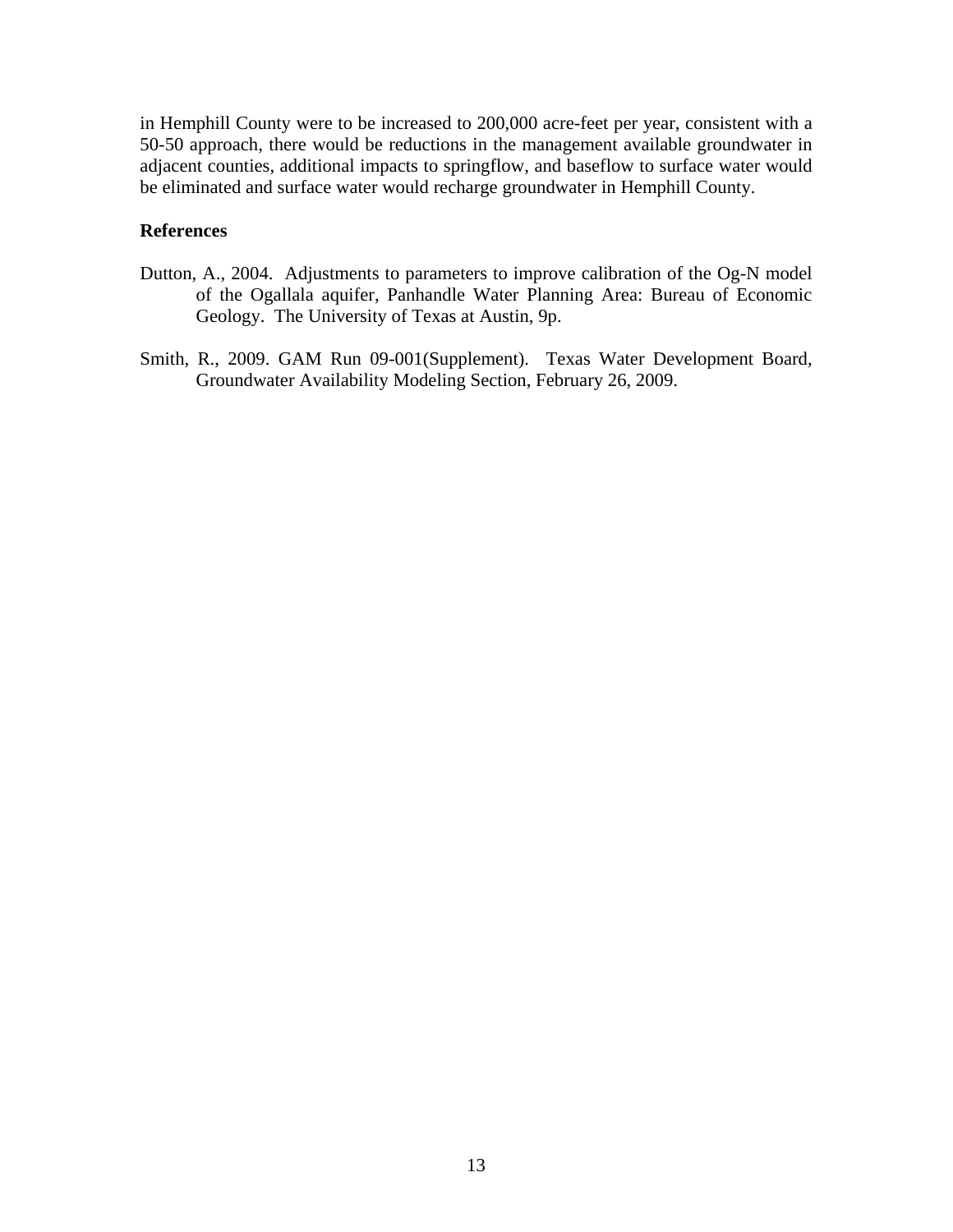## **1. Overview of GMA1 Subdivision 1 Regional Economy and Water Use**

In Subdivision 1 (Dallam, Hartley, Moore, and Sherman counties), oil and gas extraction, petroleum refining, and agriculture (irrigated crop production, livestock, and meat processing) are the primary base economic sectors<sup>[1](#page-22-0)</sup> (Table 1). Irrigated crop production generates \$174 million in gross regional product, and cattle ranching including feedlots produces \$42 million per year[.2](#page-22-1) Oil and gas mining and petroleum refining contribute another \$255 million. Smaller or "secondary" base industries and non-basic sectors generate about \$850 million. In terms of water requirements, irrigated crop production is by far the largest water consumer (97 percent) in the region.

| Table 1: Gross regional product for Groundwater Management Area 1 Subdivision 1 |                                        |                                   |           |  |  |  |
|---------------------------------------------------------------------------------|----------------------------------------|-----------------------------------|-----------|--|--|--|
| Sector                                                                          | Gross regional<br>product (\$millions) | Water use<br>(acre-feet per year) |           |  |  |  |
| Primary base industries                                                         |                                        |                                   |           |  |  |  |
| Irrigated crop production                                                       | $(12\%)$<br>\$174                      | 1,231,340<br>(97%)                | \$141     |  |  |  |
| Meat processing                                                                 | $(11\%)$<br>\$155                      | 2,380<br>$(0.2\%)$                | \$65,320  |  |  |  |
| Oil and gas extraction                                                          | $(10\%)$<br>\$144                      | $(0.1\%)$<br>670                  | \$214,179 |  |  |  |
| Petroleum refineries                                                            | \$111<br>$(8\%)$                       | 2,620<br>$(0.2\%)$                | \$42,366  |  |  |  |
| Cattle ranching and farming                                                     | \$41<br>(3%)                           | 23,170<br>$(2\%)$                 | \$1,778   |  |  |  |
| Total primary base economic sectors                                             | \$625<br>(42%)                         | 1,260,180<br>$(99\%)$             | \$486     |  |  |  |
| Other sectors (secondary basic and non-basic)                                   | \$850<br>(58%)                         | 10,140<br>$(1\%)$                 | \$83,756  |  |  |  |
| Total                                                                           | $$1,474(100\%)$                        | 1,270,320<br>$(100\%)$            | \$1,151   |  |  |  |
| Source: Based on data from IMPLAN Pro and TWDB.                                 |                                        |                                   |           |  |  |  |

<span id="page-22-0"></span> $\overline{a}$ <sup>1</sup> In regional economics there are two primary classes of businesses. "Base" industries are the foundation of a community and generally produce goods and services that are sold outside of a region. Non-basic industries are supporting businesses that provide materials and labor for base industries and consumptive goods and services (retail goods, entertainment, medical service etc.) for the general public.

<span id="page-22-1"></span><sup>&</sup>lt;sup>2</sup> Gross regional product consists of total payroll costs (wages and salaries plus benefits) paid by industries, corporate income, rental income, and interest payments. Basically, it is the amount of wealth created by businesses in a region that stays in the region and is equivalent to Gross Domestic Product (GDP) measured at a local rather than national level. Gross sales receipts are not a good measure of aggregate economic activity for a region.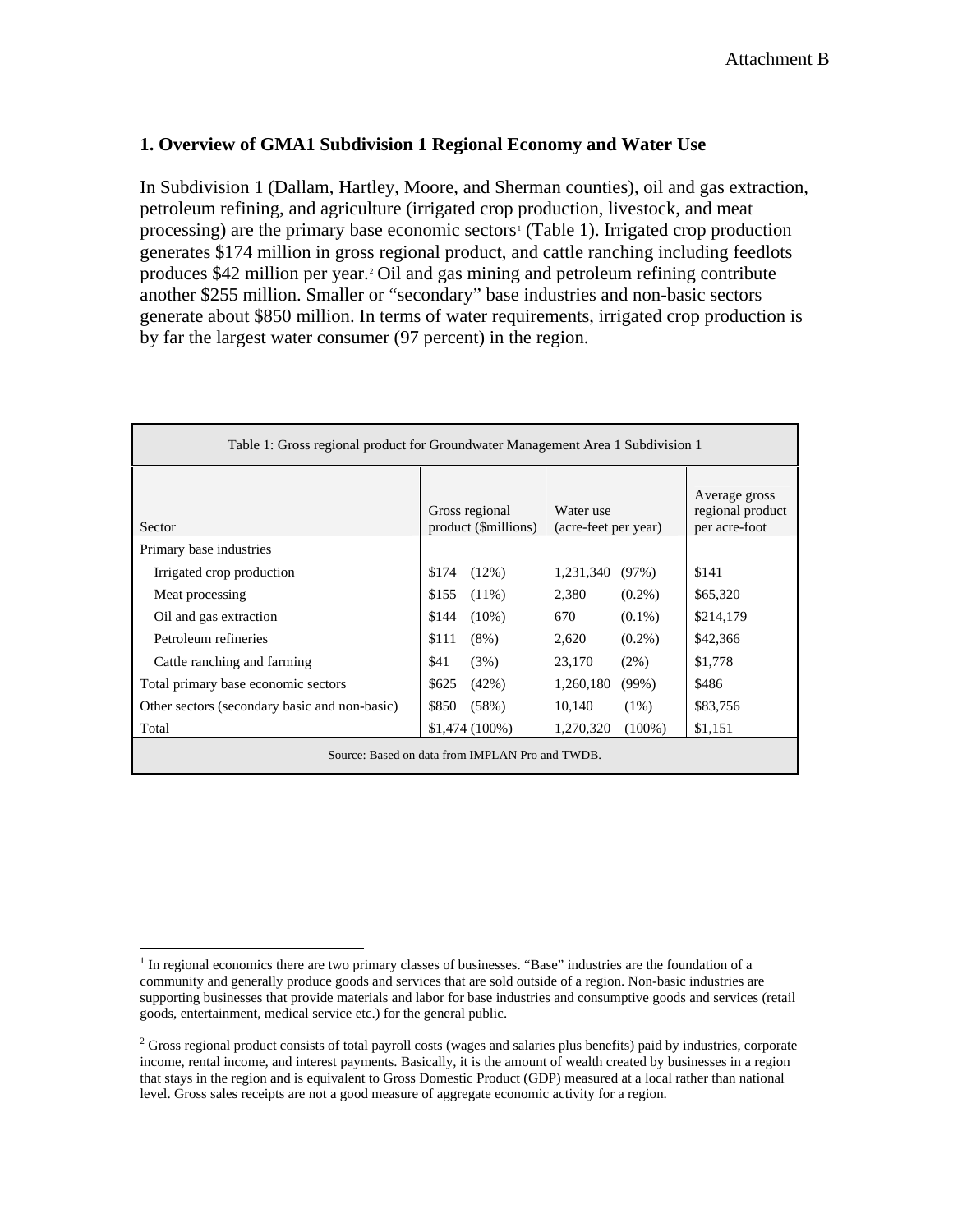### **2. Economic Impacts to the Subdivision 1 Regional Economy under Alternative Managed Available Groundwater Policies**

Two alternative policy scenarios are under evaluation: the "50-50" option (50 percent of the water remaining in 50 years) and the "40-50" option (40 percent of the water remaining in 50 years). Both scenarios impose pumping limits on groundwater supplies in the region, which at various times in the future would require reductions in projected withdrawals. Based on a comparison of TWDB water demand projections and pumping limits, under the 50-50 option water consumers would need to reduce withdrawals beginning in about 2014 (Figure 1 and Table 4 at the end of this memorandum). The 40- 50 scenario requires reductions beginning in 2023. By 2060, projected reductions total 223,000 acre-feet under the 50-50 scenario and 142,000 under the 40-50 alternative.



Reductions in available groundwater supplies mean that some water consumers in the region would have to reduce water use over time. Although some cutbacks could be met through improved efficiency in municipal and industrial uses, we assume that reductions in irrigation water demands would be the primary means of adapting to available groundwater supplies under each scenario.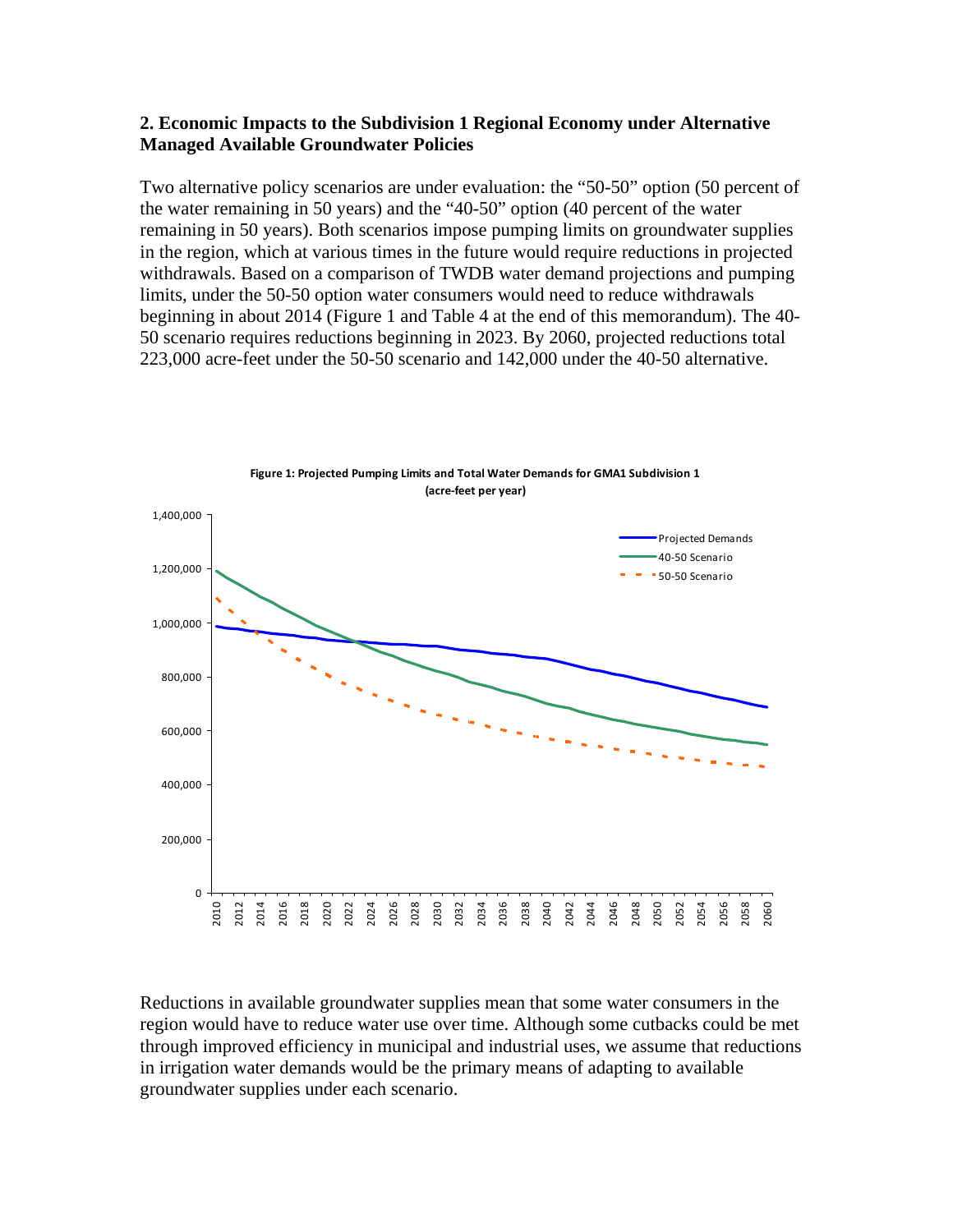<span id="page-24-0"></span>Without irrigation water, producers will likely switch to dryland farming, which is less profitable. Cash receipts to farmers would decline which, in turn, would have negative economic consequences for the four-county region.

The following steps outline the basic process to estimate economic impacts:

1) calculate gross sales receipts for irrigated crops and corresponding contributions to gross regional product and, as an alternative, estimate the same figures assuming farmers resort to non-irrigated or "dryland" production (Table 2);

2) assume that irrigated acreage declines in proportion to reductions in groundwater availability; and

3) measure declines in irrigated economic output and offset by dryland revenues over the period of analysis (2010-2060) and estimate regional level economic impacts.<sup>3</sup>

A key assumption is that crop types, prices, and production technology remain constant based on historical averages over the period of analysis. This assumption makes longterm estimates (i.e., those beyond 10 to 15 years) less reliable. Crop types are not necessarily as much of an issue as are prices and technology, which is rapidly changing because of developments in biotechnology including genetically modified drought resistant crops. While, we cannot generate models that predict changes in technology and prices over the next 50 years with confidence, we can account for this uncertainty by weighting more distant values less than more current values. In other words, future values are discounted to present value.<sup>[4](#page-24-0)</sup> This places a much greater emphasis on near-term values rather than longer-term less reliable estimates.

 $\overline{a}$ 

<sup>&</sup>lt;sup>3</sup> Regional economic impacts are based on models generated developed by TWDB staff using proprietary data and software from by the Minnesota IMPLAN Group, Inc.

<sup>&</sup>lt;sup>4</sup> The discount rate used in this analysis (4.4 percent) is based on interest rates for average market yields during fiscal year 2009 on interest-bearing marketable securities with 15 years or more remaining to maturity.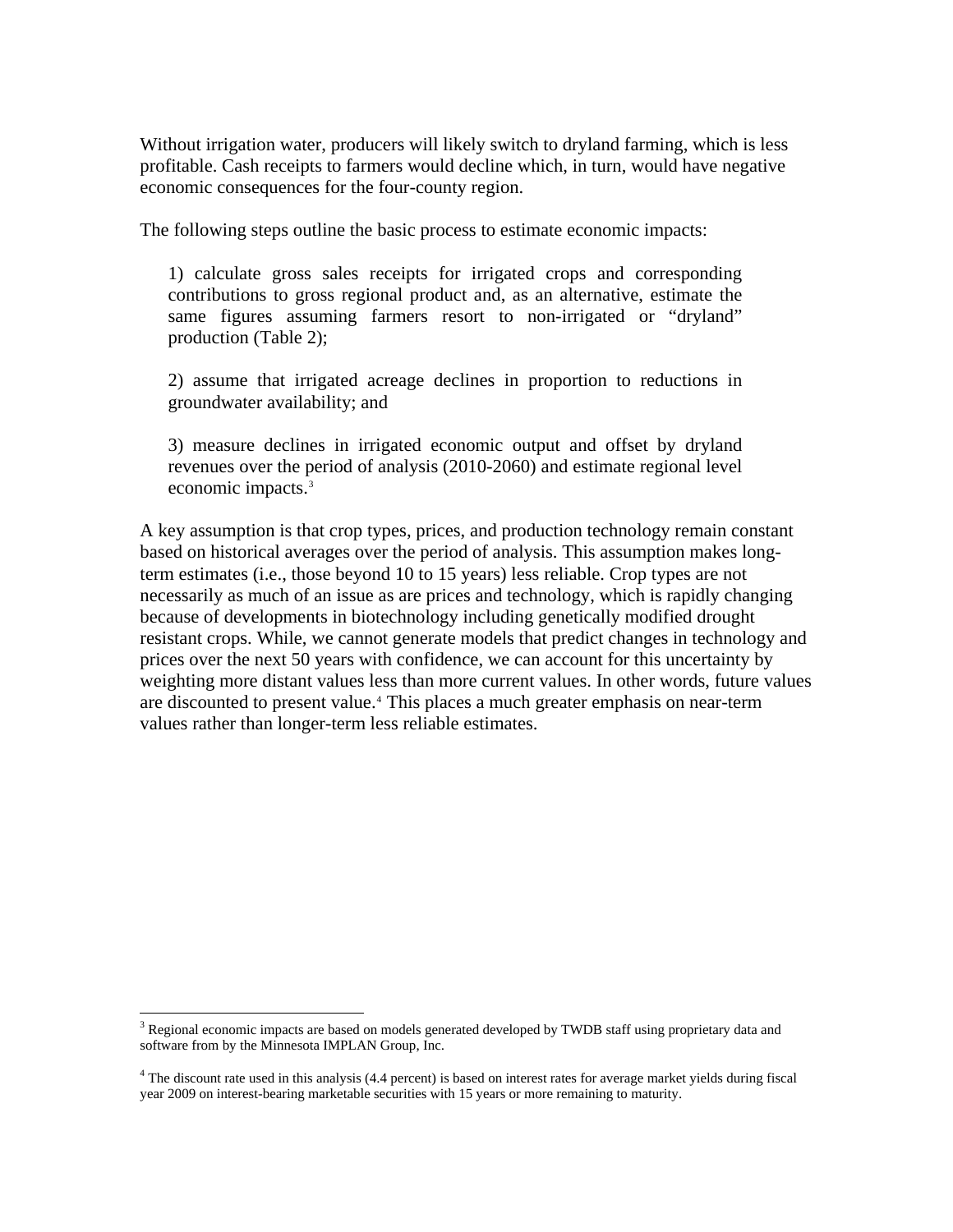| Table 2: Estimated annual gross sales receipts and gross regional product for irrigated and dryland crop production<br>in Groundwater Management Area 1 Subdivision 1 (\$millions).                                                                                                                                                                              |         |                   |                              |                   |                              |  |
|------------------------------------------------------------------------------------------------------------------------------------------------------------------------------------------------------------------------------------------------------------------------------------------------------------------------------------------------------------------|---------|-------------------|------------------------------|-------------------|------------------------------|--|
|                                                                                                                                                                                                                                                                                                                                                                  |         |                   | Irrigated                    | Dryland           |                              |  |
| Crop category                                                                                                                                                                                                                                                                                                                                                    | Acres   | Gross<br>revenues | Gross<br>regional<br>product | Gross<br>revenues | Gross<br>regional<br>product |  |
| Oilseed                                                                                                                                                                                                                                                                                                                                                          | 19,420  | \$4.34            | \$2.35                       | \$3.25            | \$1.76                       |  |
| Grains                                                                                                                                                                                                                                                                                                                                                           | 685,420 | \$286.96          | \$137.12                     | \$127.63          | \$60.99                      |  |
| Vegetable and melon*                                                                                                                                                                                                                                                                                                                                             | 5,870   | \$37.48           | \$24.49                      | \$1.09            | \$0.52                       |  |
| Cotton                                                                                                                                                                                                                                                                                                                                                           | 31,310  | \$14.27           | \$2.72                       | \$6.58            | \$1.25                       |  |
| All other crops                                                                                                                                                                                                                                                                                                                                                  | 33,600  | \$13.74           | \$6.98                       | \$13.74           | \$3.49                       |  |
| Total                                                                                                                                                                                                                                                                                                                                                            | 775,610 | \$356.78          | \$173.67                     | \$188.68          | \$91.99                      |  |
| * Vegetable and melon acreage is converted to grain production under the dryland scenario. Data sources: Gross revenues are<br>based on five-year average (2003-2007) values for prices and yields. Gross regional product estimates are based on models<br>developed by TWDB staff using proprietary data and software from by the Minnesota IMPLAN Group, Inc. |         |                   |                              |                   |                              |  |

Based on the analysis, reductions in gross regional product are significantly higher in the 50-50 scenario (Table 3 and Figure 2). For the period 2010–2020, the cost differential is \$60 million, and this increases to \$358 million if calculated over the entire period of analysis. Table 5 shows annual estimates (discounted and non-discounted).

| Table 3: Estimated reductions in gross regional product under managed available groundwater scenarios for<br>Groundwater Management Area 1 Subdivision 1 (\$millions). |                |                |            |  |  |  |
|------------------------------------------------------------------------------------------------------------------------------------------------------------------------|----------------|----------------|------------|--|--|--|
| Period                                                                                                                                                                 | 40-50 scenario | 50-50 scenario | Difference |  |  |  |
| 2010-2020                                                                                                                                                              | \$0            | \$60           | \$60       |  |  |  |
| 2010-2030                                                                                                                                                              | \$25           | \$213          | \$188      |  |  |  |
| 2010-2040                                                                                                                                                              | \$106          | \$391          | \$285      |  |  |  |
| 2010-2050                                                                                                                                                              | \$175          | \$506          | \$331      |  |  |  |
| 2010-2060<br>\$222<br>\$580<br>\$358                                                                                                                                   |                |                |            |  |  |  |
| Figures are discounted to present value. Source: TWDB Water Resources Planning Division                                                                                |                |                |            |  |  |  |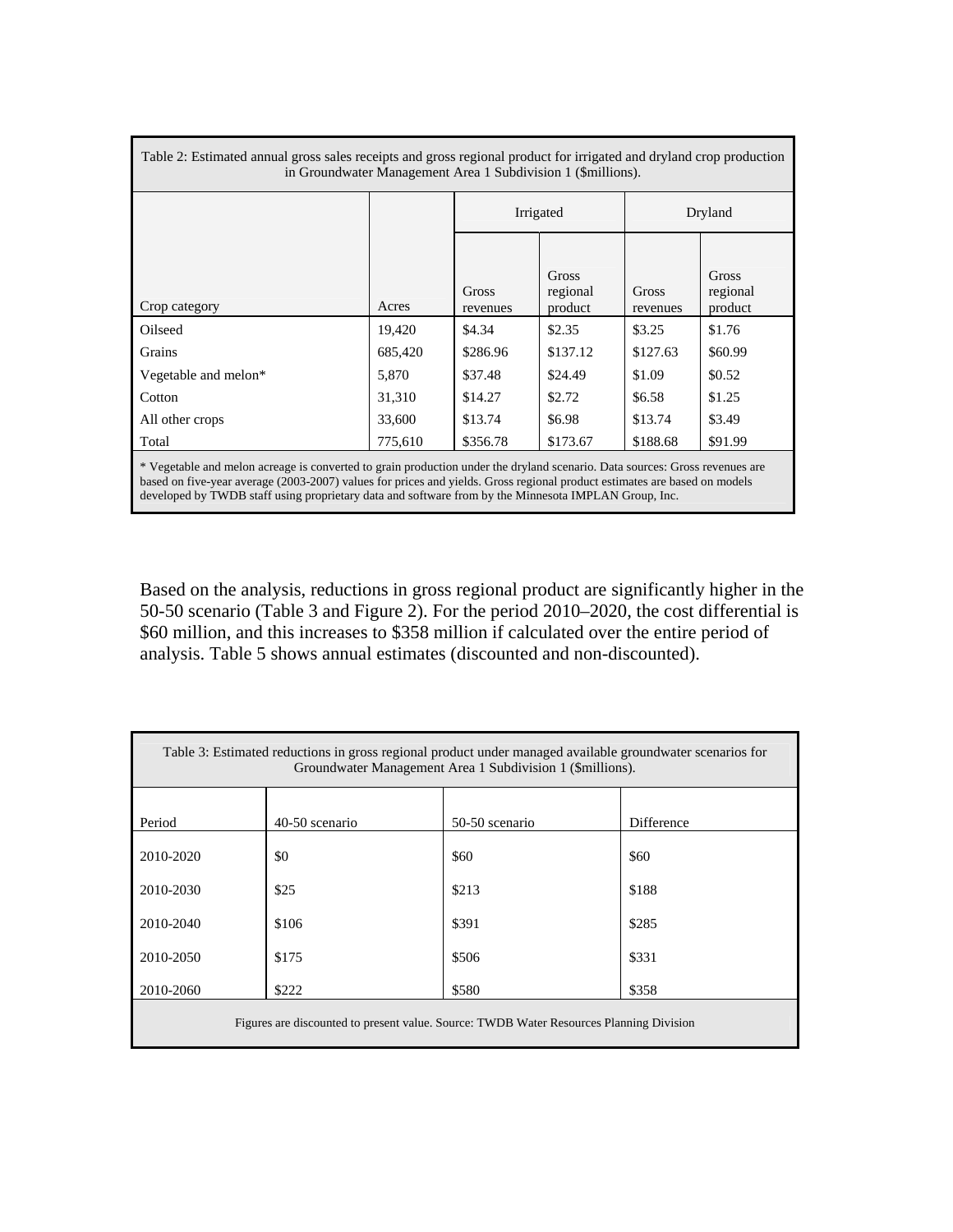

Figure 2: Decreased gross regional product under alternative groundwater availability scenarios for Groundwater Management Area 1 Subdivision 1 (\$millions)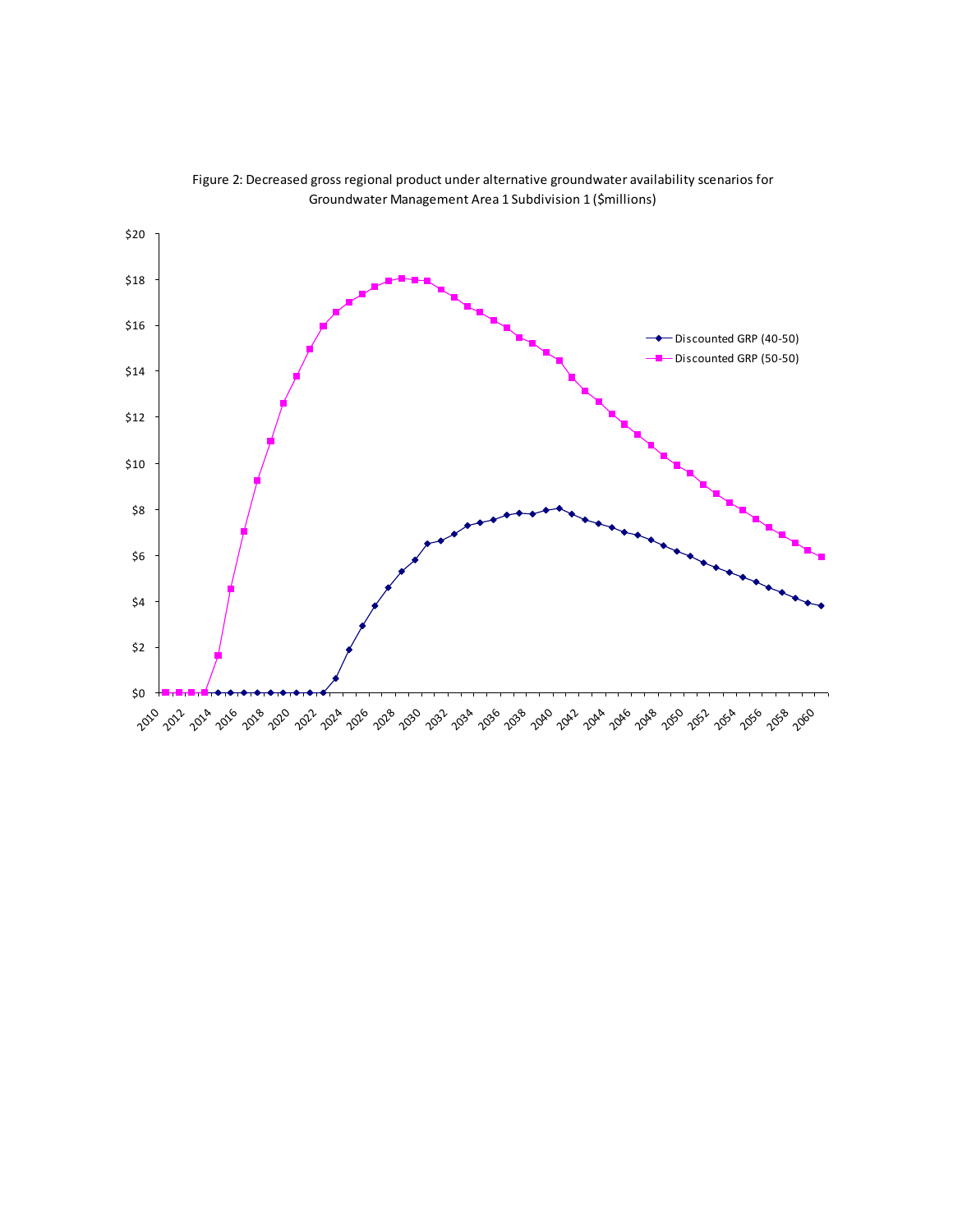| Table 4: Projected water demands and supplies for Subdivision 1 (Dallam, Hartley, Moore and Sherman counties) in Groundwater Management Area 1 under alternative water availability scenarios. |                                                       |           |               |                |            |           |           |                                    |                                                     |                                    |                                    |
|------------------------------------------------------------------------------------------------------------------------------------------------------------------------------------------------|-------------------------------------------------------|-----------|---------------|----------------|------------|-----------|-----------|------------------------------------|-----------------------------------------------------|------------------------------------|------------------------------------|
|                                                                                                                                                                                                | Historic and projected water use (1000s of acre-feet) |           |               |                |            |           |           | (1000s of acre-feet)               | Pumping limits and constrained irrigation water use |                                    |                                    |
| Year                                                                                                                                                                                           | Total<br>Water<br>Use                                 | Municipal | Manufacturing | Steam-electric | Irrigation | Mining    | Livestock | <b>Pumping Limits</b><br>$(40-50)$ | <b>Pumping Limits</b><br>$(50-50)$                  | Surplus or<br>Deficit<br>$(40-50)$ | Surplus or<br>Deficit<br>$(50-50)$ |
| 2005                                                                                                                                                                                           | 1,471.5                                               | 9.7       | 8.3           | 0.1            | 1,436.7    | 0.3       | 23.6      | 1,327.4                            | 1,327.4                                             | (144, 117)                         | (144, 117)                         |
| 2006                                                                                                                                                                                           | 1,135.7                                               | 7.9       | 8.5           | 0.1            | 1,094.9    | 0.0       | 33.1      | 1,297.1                            | 1,272.5                                             | 161,411                            | 136,851                            |
| 2007                                                                                                                                                                                           | 1,196.4                                               | 7.5       | 7.2           | 0.1            | 1,162.3    | 0.0       | 27.2      | 1,268.4                            | 1,220.8                                             | 72,032                             | 24,427                             |
| 2008                                                                                                                                                                                           | $NA*$                                                 | <b>NA</b> | <b>NA</b>     | <b>NA</b>      | <b>NA</b>  | <b>NA</b> | <b>NA</b> | <b>NA</b>                          | <b>NA</b>                                           | <b>NA</b>                          | <b>NA</b>                          |
| 2009                                                                                                                                                                                           | NA*                                                   | <b>NA</b> | <b>NA</b>     | <b>NA</b>      | <b>NA</b>  | <b>NA</b> | <b>NA</b> | <b>NA</b>                          | <b>NA</b>                                           | <b>NA</b>                          | <b>NA</b>                          |
| 2010                                                                                                                                                                                           | 985.3                                                 | 5.3       | 7.9           | 0.2            | 954.8      | 0.7       | 16.4      | 1,190.5                            | 1,090.1                                             | 205.2                              | 104.8                              |
| 2011                                                                                                                                                                                           | 980.2                                                 | 5.3       | 7.9           | 0.2            | 949.2      | 0.7       | 16.8      | 1,165.3                            | 1,052.0                                             | 185.1                              | 71.8                               |
| 2012                                                                                                                                                                                           | 975.1                                                 | 5.4       | 8.0           | 0.2            | 943.7      | 0.7       | 17.2      | 1,141.8                            | 1,017.1                                             | 166.7                              | 41.9                               |
| 2013                                                                                                                                                                                           | 970.1                                                 | 5.4       | 8.1           | 0.2            | 938.2      | 0.7       | 17.6      | 1,117.7                            | 983.7                                               | 147.6                              | 13.5                               |
| 2014                                                                                                                                                                                           | 965.2                                                 | 5.4       | 8.1           | 0.2            | 932.7      | 0.7       | 18.1      | 1,096.1                            | 952.8                                               | 130.9                              | (12.4)                             |
| 2015                                                                                                                                                                                           | 960.2                                                 | 5.4       | 8.2           | 0.2            | 927.2      | 0.7       | 18.5      | 1,073.5                            | 924.0                                               | 113.3                              | (36.2)                             |
| 2016                                                                                                                                                                                           | 955.3                                                 | 5.4       | 8.2           | 0.2            | 921.8      | 0.7       | 19.0      | 1,052.7                            | 897.3                                               | 97.4                               | (58.0)                             |
| 2017                                                                                                                                                                                           | 950.5                                                 | 5.4       | 8.3           | 0.2            | 916.4      | 0.7       | 19.4      | 1,030.5                            | 871.2                                               | 80.0                               | (79.3)                             |
| 2018                                                                                                                                                                                           | 945.7                                                 | 5.4       | 8.3           | 0.2            | 911.1      | 0.7       | 19.9      | 1,011.1                            | 848.2                                               | 65.4                               | (97.5)                             |
| 2019                                                                                                                                                                                           | 941.0                                                 | 5.4       | 8.4           | 0.2            | 905.8      | 0.7       | 20.4      | 989.9                              | 824.8                                               | 49.0                               | (116.2)                            |
| 2020                                                                                                                                                                                           | 936.3                                                 | 5.5       | 8.5           | 0.2            | 900.5      | 0.7       | 20.9      | 971.5                              | 804.6                                               | 35.2                               | (131.7)                            |
| 2021                                                                                                                                                                                           | 933.0                                                 | 5.3       | 7.9           | 0.2            | 897.7      | 0.7       | 21.1      | 955.8                              | 784.2                                               | 22.8                               | (148.8)                            |
| 2022                                                                                                                                                                                           | 930.4                                                 | 5.4       | 8.0           | 0.2            | 894.9      | 0.7       | 21.3      | 939.1                              | 765.6                                               | 8.6                                | (164.9)                            |
| 2023                                                                                                                                                                                           | 927.9                                                 | 5.4       | 8.1           | 0.2            | 892.1      | 0.7       | 21.4      | 921.1                              | 750.0                                               | (6.8)                              | (177.9)                            |
| 2024                                                                                                                                                                                           | 925.3                                                 | 5.4       | 8.1           | 0.2            | 889.4      | 0.7       | 21.6      | 904.4                              | 735.1                                               | (21.0)                             | (190.3)                            |
| 2025                                                                                                                                                                                           | 922.8                                                 | 5.4       | 8.2           | 0.2            | 886.6      | 0.7       | 21.7      | 889.0                              | 720.9                                               | (33.8)                             | (201.9)                            |
| 2026                                                                                                                                                                                           | 920.3                                                 | 5.4       | 8.2           | 0.2            | 883.9      | 0.7       | 21.9      | 874.6                              | 706.4                                               | (45.7)                             | (213.9)                            |
| 2027                                                                                                                                                                                           | 917.8                                                 | 5.4       | 8.3           | 0.2            | 881.1      | 0.7       | 22.1      | 860.2                              | 692.2                                               | (57.6)                             | (225.6)                            |
| 2028                                                                                                                                                                                           | 915.3                                                 | 5.4       | 8.3           | 0.2            | 878.4      | 0.7       | 22.2      | 846.3                              | 679.1                                               | (69.0)                             | (236.2)                            |
| 2029                                                                                                                                                                                           | 912.8                                                 | 5.4       | 8.4           | 0.2            | 875.7      | 0.7       | 22.4      | 834.1                              | 668.0                                               | (78.8)                             | (244.8)                            |
| 2030                                                                                                                                                                                           | 910.8                                                 | 5.5       | 8.9           | 0.2            | 873.0      | 0.6       | 22.5      | 819.0                              | 656.7                                               | (91.8)                             | (254.1)                            |
| 2031                                                                                                                                                                                           | 905.0                                                 | 5.3       | 7.9           | 0.2            | 868.1      | 0.7       | 22.7      | 808.1                              | 646.2                                               | (97.0)                             | (258.8)                            |
| 2032                                                                                                                                                                                           | 900.5                                                 | 5.4       | 8.0           | 0.2            | 863.3      | 0.7       | 22.9      | 795.1                              | 637.4                                               | (105.3)                            | (263.1)                            |
| 2033                                                                                                                                                                                           | 895.9                                                 | 5.4       | 8.1           | 0.2            | 858.5      | 0.7       | 23.1      | 781.0                              | 629.3                                               | (114.9)                            | (266.7)                            |

┓

**The Committee of the Committee of the Committee**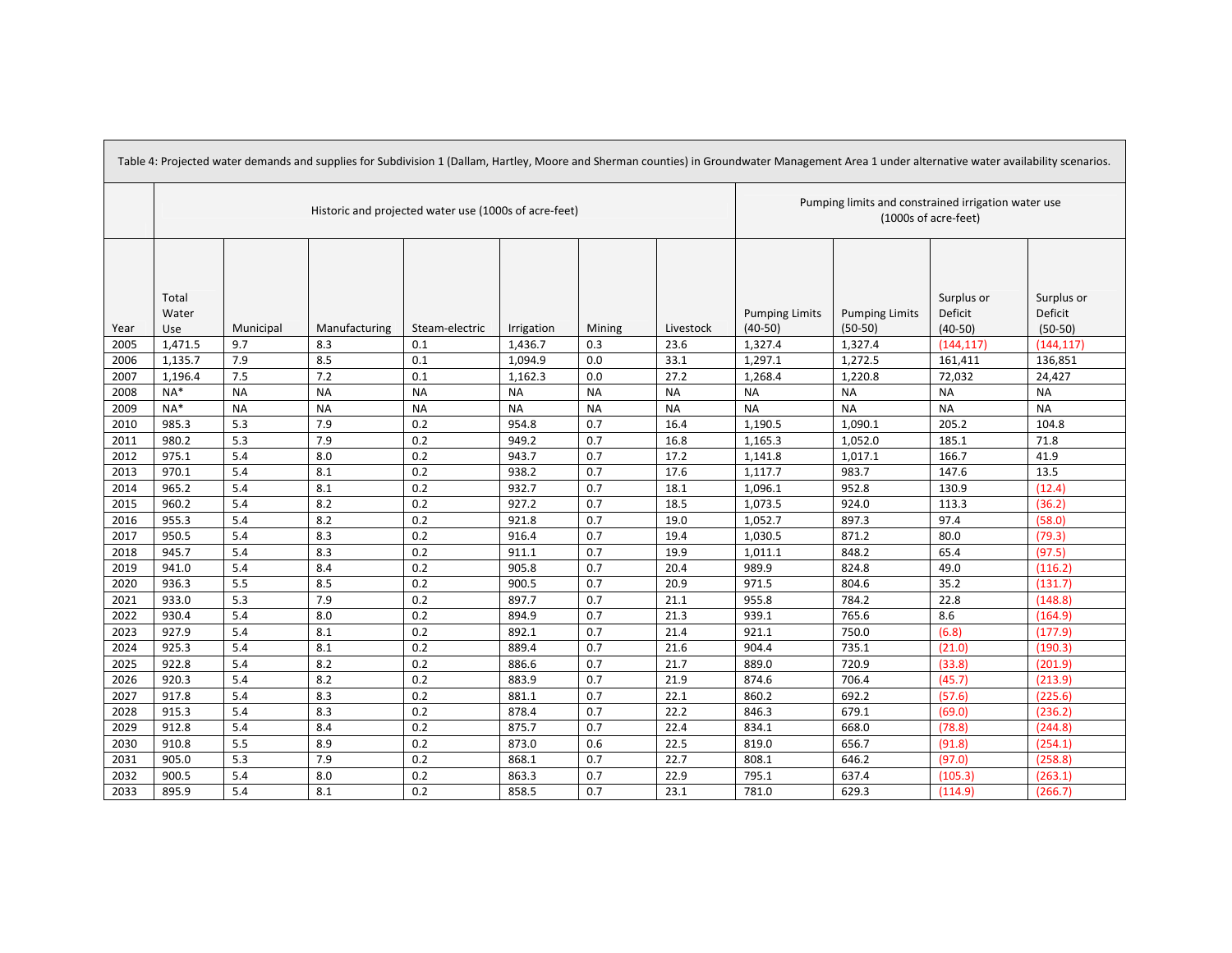|      | Table 4: Projected water demands and supplies for Subdivision 1 (Dallam, Hartley, Moore and Sherman counties) in Groundwater Management Area 1 under alternative water availability scenarios. |     |      |     |       |     |      |       |       |         |         |
|------|------------------------------------------------------------------------------------------------------------------------------------------------------------------------------------------------|-----|------|-----|-------|-----|------|-------|-------|---------|---------|
| 2034 | 891.4                                                                                                                                                                                          | 5.4 | 8.1  | 0.2 | 853.8 | 0.7 | 23.2 | 769.8 | 619.0 | (121.6) | (272.4) |
| 2035 | 886.9                                                                                                                                                                                          | 5.4 | 8.2  | 0.2 | 849.0 | 0.7 | 23.4 | 758.9 | 609.7 | (128.1) | (277.2) |
| 2036 | 882.4                                                                                                                                                                                          | 5.4 | 8.2  | 0.2 | 844.3 | 0.7 | 23.6 | 745.9 | 600.8 | (136.6) | (281.6) |
| 2037 | 878.0                                                                                                                                                                                          | 5.4 | 8.3  | 0.2 | 839.6 | 0.7 | 23.8 | 735.2 | 593.6 | (142.8) | (284.4) |
| 2038 | 873.6                                                                                                                                                                                          | 5.4 | 8.3  | 0.2 | 835.0 | 0.7 | 24.0 | 726.0 | 583.3 | (147.6) | (290.3) |
| 2039 | 869.2                                                                                                                                                                                          | 5.4 | 8.4  | 0.2 | 830.3 | 0.7 | 24.1 | 712.8 | 575.8 | (156.5) | (293.4) |
| 2040 | 865.7                                                                                                                                                                                          | 5.5 | 9.4  | 0.2 | 825.7 | 0.6 | 24.3 | 701.6 | 568.4 | (164.1) | (297.3) |
| 2041 | 854.9                                                                                                                                                                                          | 5.3 | 7.9  | 0.2 | 816.2 | 0.7 | 24.5 | 690.7 | 562.2 | (164.2) | (292.7) |
| 2042 | 845.7                                                                                                                                                                                          | 5.4 | 8.0  | 0.2 | 806.8 | 0.7 | 24.7 | 682.2 | 556.3 | (163.6) | (289.4) |
| 2043 | 836.7                                                                                                                                                                                          | 5.4 | 8.1  | 0.2 | 797.4 | 0.7 | 24.9 | 671.2 | 548.9 | (165.4) | (287.7) |
| 2044 | 827.7                                                                                                                                                                                          | 5.4 | 8.1  | 0.2 | 788.2 | 0.7 | 25.1 | 660.9 | 543.3 | (166.8) | (284.4) |
| 2045 | 818.9                                                                                                                                                                                          | 5.4 | 8.2  | 0.2 | 779.1 | 0.7 | 25.3 | 651.8 | 536.5 | (167.1) | (282.4) |
| 2046 | 810.1                                                                                                                                                                                          | 5.4 | 8.2  | 0.2 | 770.1 | 0.7 | 25.5 | 640.7 | 530.7 | (169.4) | (279.5) |
| 2047 | 801.5                                                                                                                                                                                          | 5.4 | 8.3  | 0.2 | 761.2 | 0.7 | 25.7 | 632.2 | 524.8 | (169.3) | (276.7) |
| 2048 | 793.0                                                                                                                                                                                          | 5.4 | 8.3  | 0.2 | 752.4 | 0.7 | 25.9 | 624.8 | 519.3 | (168.2) | (273.7) |
| 2049 | 784.5                                                                                                                                                                                          | 5.4 | 8.4  | 0.2 | 743.7 | 0.7 | 26.1 | 617.9 | 513.7 | (166.7) | (270.9) |
| 2050 | 777.3                                                                                                                                                                                          | 5.4 | 9.8  | 0.2 | 735.1 | 0.5 | 26.3 | 611.0 | 507.6 | (166.3) | (269.7) |
| 2051 | 766.1                                                                                                                                                                                          | 5.3 | 7.9  | 0.2 | 725.4 | 0.7 | 26.5 | 603.9 | 502.4 | (162.1) | (263.7) |
| 2052 | 756.7                                                                                                                                                                                          | 5.4 | 8.0  | 0.2 | 715.8 | 0.7 | 26.7 | 595.7 | 497.1 | (161.1) | (259.6) |
| 2053 | 747.5                                                                                                                                                                                          | 5.4 | 8.1  | 0.2 | 706.3 | 0.7 | 26.9 | 588.3 | 491.8 | (159.2) | (255.7) |
| 2054 | 738.4                                                                                                                                                                                          | 5.4 | 8.1  | 0.2 | 696.9 | 0.7 | 27.1 | 581.3 | 486.8 | (157.1) | (251.6) |
| 2055 | 729.4                                                                                                                                                                                          | 5.4 | 8.2  | 0.2 | 687.7 | 0.7 | 27.3 | 574.1 | 482.4 | (155.4) | (247.0) |
| 2056 | 720.6                                                                                                                                                                                          | 5.4 | 8.2  | 0.2 | 678.5 | 0.7 | 27.5 | 568.2 | 477.8 | (152.4) | (242.8) |
| 2057 | 711.9                                                                                                                                                                                          | 5.4 | 8.3  | 0.2 | 669.5 | 0.7 | 27.8 | 562.5 | 474.7 | (149.4) | (237.2) |
| 2058 | 703.3                                                                                                                                                                                          | 5.4 | 8.3  | 0.2 | 660.7 | 0.7 | 28.0 | 558.0 | 471.0 | (145.3) | (232.3) |
| 2059 | 694.8                                                                                                                                                                                          | 5.4 | 8.4  | 0.2 | 651.9 | 0.7 | 28.2 | 553.0 | 467.6 | (141.8) | (227.2) |
| 2060 | 688.1                                                                                                                                                                                          | 5.3 | 10.4 | 0.2 | 643.2 | 0.5 | 28.4 | 546.8 | 465.1 | (141.3) | (223.0) |
|      | *NA = Not available. Historic estimates for 2008 are not yet published.                                                                                                                        |     |      |     |       |     |      |       |       |         |         |

<u> Tanzania de la contrada de la contrada de la contrada de la contrada de la contrada de la contrada de la con</u>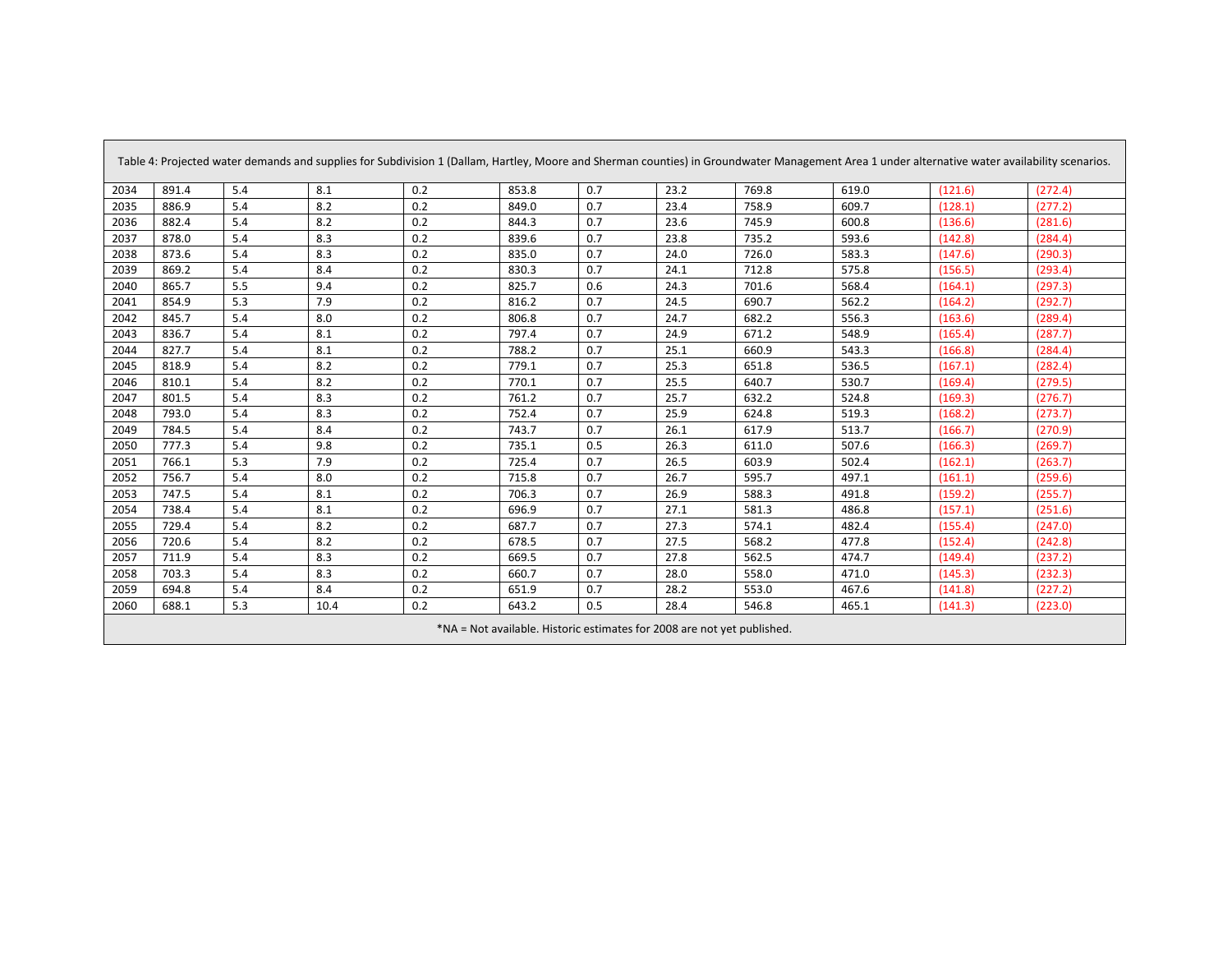| Table 5: Projected regional economic impacts for Subdivision 1 (Dallam, Hartley, Moore, and Sherman counties) in Groundwater Management Area 1 under alternative groundwater water availability<br>scenarios (\$millions). |                                    |                                    |                                     |                                     |  |  |
|----------------------------------------------------------------------------------------------------------------------------------------------------------------------------------------------------------------------------|------------------------------------|------------------------------------|-------------------------------------|-------------------------------------|--|--|
|                                                                                                                                                                                                                            |                                    |                                    |                                     |                                     |  |  |
|                                                                                                                                                                                                                            | Decrease in gross regional product | Decrease in gross regional product | Decrease in gross regional product  | Decrease in gross regional product  |  |  |
| Year                                                                                                                                                                                                                       | $(40-50)$                          | $(50-50)$                          | (40-50) discounted to present value | (50-50) discounted to present value |  |  |
| 2010                                                                                                                                                                                                                       | \$0.00                             | \$0.00                             | \$0.00                              | \$0.00                              |  |  |
| 2011                                                                                                                                                                                                                       | \$0.00                             | \$0.00                             | \$0.00                              | \$0.00                              |  |  |
| 2012                                                                                                                                                                                                                       | \$0.00<br>\$0.00                   | \$0.00                             | \$0.00<br>\$0.00                    | \$0.00                              |  |  |
| 2013                                                                                                                                                                                                                       |                                    | $\frac{1}{5}0.00$                  |                                     | \$0.00                              |  |  |
| 2014                                                                                                                                                                                                                       | \$0.00                             | \$1.91                             | \$0.00                              | \$1.61                              |  |  |
| 2015                                                                                                                                                                                                                       | \$0.00                             | \$5.62                             | \$0.00                              | \$4.55                              |  |  |
| 2016                                                                                                                                                                                                                       | \$0.00                             | \$9.06                             | \$0.00                              | \$7.02                              |  |  |
| 2017                                                                                                                                                                                                                       | \$0.00                             | \$12.46                            | \$0.00                              | \$9.25                              |  |  |
| 2018                                                                                                                                                                                                                       | \$0.00<br>\$0.00                   | \$15.40<br>\$18.47                 | \$0.00<br>\$0.00                    | \$10.95                             |  |  |
| 2019                                                                                                                                                                                                                       |                                    |                                    |                                     | \$12.59<br>\$13.75                  |  |  |
| 2020                                                                                                                                                                                                                       | \$0.00                             | \$21.05                            | \$0.00                              |                                     |  |  |
| 2021                                                                                                                                                                                                                       | \$0.00                             | \$23.93                            | \$0.00                              | \$14.98                             |  |  |
| 2022                                                                                                                                                                                                                       | \$0.00                             | \$26.59                            | \$0.00                              | \$15.95                             |  |  |
| 2023                                                                                                                                                                                                                       | \$1.10<br>\$3.42                   | \$28.78                            | \$0.63                              | \$16.54                             |  |  |
| 2024                                                                                                                                                                                                                       |                                    | \$30.88                            | \$1.88                              | \$17.01                             |  |  |
| 2025                                                                                                                                                                                                                       | \$5.52                             | \$32.87                            | \$2.91                              | \$17.36                             |  |  |
| 2026                                                                                                                                                                                                                       | \$7.49                             | \$34.94                            | \$3.79                              | \$17.68                             |  |  |
| 2027                                                                                                                                                                                                                       | \$9.46                             | \$36.96                            | \$4.59                              | \$17.92                             |  |  |
| 2028                                                                                                                                                                                                                       | \$11.38                            | \$38.82                            | \$5.29                              | \$18.04                             |  |  |
| 2029                                                                                                                                                                                                                       | \$13.02                            | \$40.35                            | \$5.80                              | \$17.97                             |  |  |
| 2030                                                                                                                                                                                                                       | \$15.23                            | \$42.02                            | \$6.50                              | \$17.93                             |  |  |
| 2031                                                                                                                                                                                                                       | \$16.17                            | \$42.93                            | \$6.61                              | \$17.56                             |  |  |
| 2032                                                                                                                                                                                                                       | \$17.67                            | \$43.88                            | \$6.92                              | \$17.20                             |  |  |
| 2033                                                                                                                                                                                                                       | \$19.38                            | \$44.72                            | \$7.28                              | \$16.80                             |  |  |
| 2034                                                                                                                                                                                                                       | \$20.62                            | \$45.94                            | \$7.42                              | \$16.53                             |  |  |
| 2035                                                                                                                                                                                                                       | \$21.84                            | \$47.01                            | \$7.53                              | \$16.21                             |  |  |
| 2036                                                                                                                                                                                                                       | \$23.42                            | \$48.02                            | \$7.74                              | \$15.87                             |  |  |
| 2037                                                                                                                                                                                                                       | \$24.62                            | \$48.78                            | \$7.80                              | \$15.45                             |  |  |
| 2038                                                                                                                                                                                                                       | \$25.60                            | \$50.07                            | \$7.77                              | \$15.20                             |  |  |
| 2039                                                                                                                                                                                                                       | \$27.29                            | \$50.88                            | \$7.94                              | \$14.80                             |  |  |
| 2040                                                                                                                                                                                                                       | \$28.78                            | \$51.84                            | \$8.02                              | \$14.45                             |  |  |